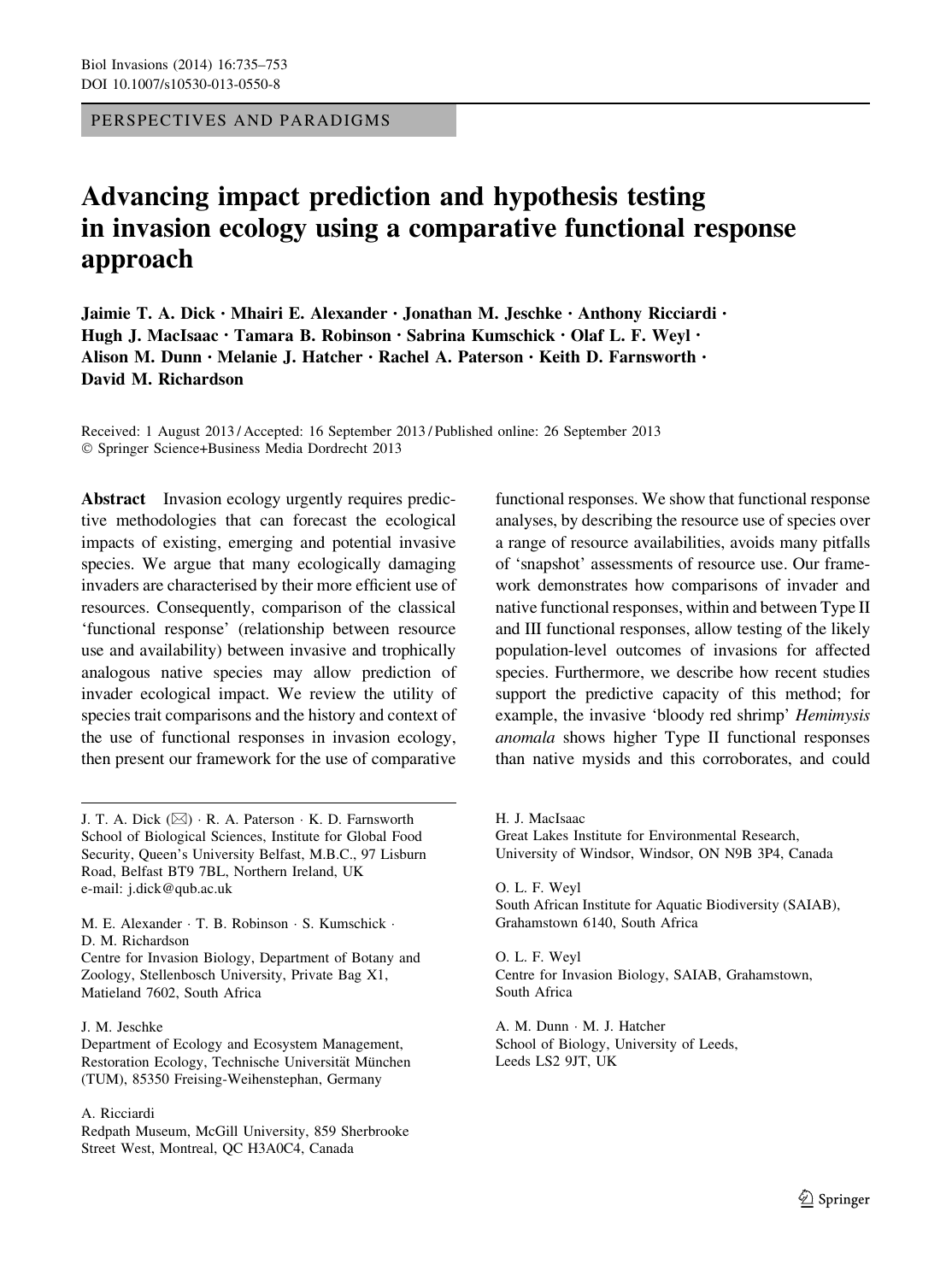have predicted, actual invader impacts in the field. The comparative functional response method can also be used to examine differences in the impact of two or more invaders, two or more populations of the same invader, and the abiotic (e.g. temperature) and biotic (e.g. parasitism) context-dependencies of invader impacts. Our framework may also address the previous lack of rigour in testing major hypotheses in invasion ecology, such as the 'enemy release' and 'biotic resistance' hypotheses, as our approach explicitly considers demographic consequences for impacted resources, such as native and invasive prey species. We also identify potential challenges in the application of comparative functional responses in invasion ecology. These include incorporation of numerical responses, multiple predator effects and trait-mediated indirect interactions, replacement versus non-replacement study designs and the inclusion of functional responses in risk assessment frameworks. In future, the generation of sufficient case studies for a meta-analysis could test the overall hypothesis that comparative functional responses can indeed predict invasive species impacts.

Keywords Invasive species · Type II and III functional responses - Resource use - Impact prediction - Predator–prey - Invasion hypotheses- Species-trait comparisons - Global change - Population stability and viability - Biological control - Parasitism - Biotic resistance - Contextdependency - Enemy release - Risk assessment

## Introduction

Invasion biology faces two major challenges with respect to increasing our ability to forecast the ecological impacts of invasive species. Firstly, the discipline needs to move beyond describing and cataloguing case studies of impact towards the development of a mechanistic understanding of impact that would allow for more predictive power, and this in the context of global change (Walther et al. [2009](#page-18-0); Dick et al. [2013;](#page-15-0) Simberloff et al. [2013](#page-17-0)). Secondly, robust tests of major hypotheses in invasion ecology are often lacking, as evidenced by equivocal support for many such hypotheses (e.g. Catford et al. [2009;](#page-15-0) Davis [2011](#page-15-0);

Jeschke et al. [2012;](#page-16-0) Ricciardi et al. [2013](#page-17-0)). This may, in part, be due to a lack of rigour in defining these hypotheses (Heger et al. [2013](#page-16-0)) and lack of focus on demographic processes. These two major challenges need to be simultaneously addressed to advance the fundamental science of invasion ecology and to provide practical methodologies that prioritize and mitigate invasion threats by, for example, refining risk assessment protocols (Ricciardi and Rasmussen [1998](#page-17-0); Parker et al. [1999](#page-17-0); Byers et al. [2002;](#page-15-0) Andersen et al. [2004;](#page-14-0) Kumschick et al. [2012](#page-16-0); Leung et al. [2012\)](#page-16-0) and managing biological communities to provide maximum biotic resistance (Taylor and Duggan [2012\)](#page-18-0).

There have been several attempts to develop frameworks for conceptualizing the mechanisms whereby invasive species cause ecological impacts, with a common theme being how invaders alter communities and ecosystems through resource use (Vitousek [1990](#page-18-0); Chapin et al. [1996;](#page-15-0) Parker et al. [1999\)](#page-17-0). In particular, Parker et al. ([1999\)](#page-17-0) opined the need for 'operational generalizations' about impact and stressed the difficulty of assessing the per capita effects of invaders. Not all invaders have a major impact because of their per capita effects; for example, many invasive plants, through their great abundance or biomass, affect fire regimes (Brooks et al. [2004\)](#page-15-0). Nonetheless, many invaders do generate impacts directly because of per capita effects, and a major obstacle to testing impact theories is the lack of standardized methods for determining such effects on use of resources, such as native prey (Ricciardi et al. [2013\)](#page-17-0). Furthermore, we require methods that can reliably explain the ecological impacts of existing invaders, and predict impacts of emerging and future invaders under different or changing environmental circumstances; understanding the corollary, patterns of resistance of natives towards invaders, would also be welcome. Ideally, such methods should be rapid, reliable, inexpensive and applicable across taxonomic and trophic groups, with data collection possible from a variety of laboratory and field-based studies, as appropriate to the organisms and systems involved.

Here, we review and provide a framework for a promising emerging field in invasion ecology that can address these issues: the use of comparative functional responses, whereby the relationship between resource consumption rate (e.g. by a predator) and resource density (e.g. prey) is compared between invader and native species to reveal ecological impact (e.g. see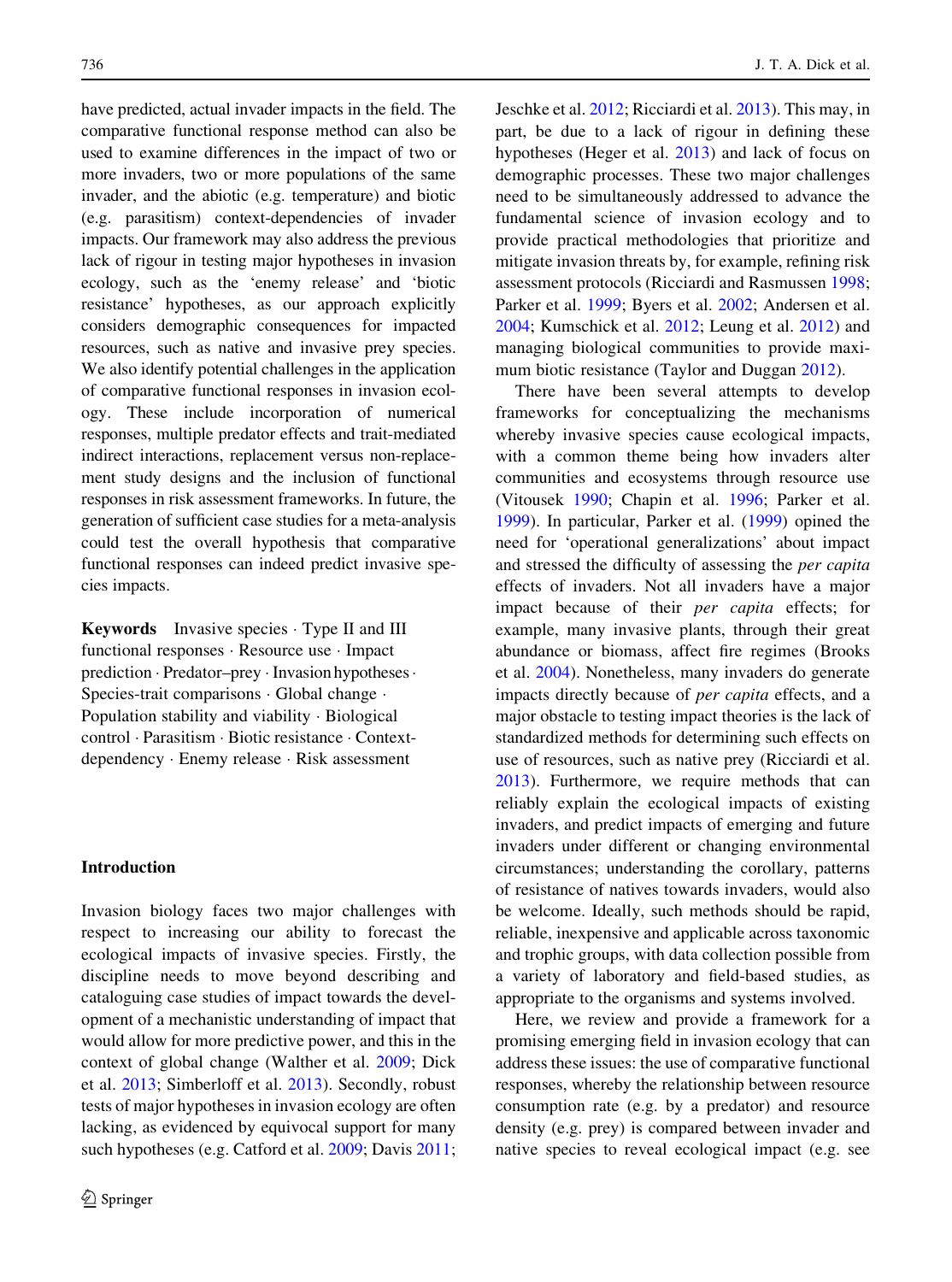<span id="page-2-0"></span>Dick et al.  $2013$ ; Fig. 1a–d). Specifically, we: (1) examine species trait comparisons in invasion ecology and explore advantages of the functional response method in this context; (2) review the historical use of functional responses in invasion ecology and its major hypotheses; (3) introduce our comparative functional response framework and its advantages as a predictive tool in invasion ecology; and (4) outline future challenges of implementing this framework in predicting invader impacts and testing hypotheses, and identify research priorities.

# Species traits comparisons and the utility of functional responses

Comparisons of species traits between invaders and natives (or unsuccessful/less successful invaders) have in some circumstances been successful in identifying broad determinants of invasiveness in terms of establishment and spread (e.g. Mack [1996](#page-16-0); Remanjek and Richardson [1996](#page-17-0); Sakai et al. [2001](#page-17-0); van Kleunen et al. [2010\)](#page-18-0), however, numerous exceptions to any derived rule dilute the predictive power of such techniques for any one known or potential invader. Trait-based predictions have had some success in predicting plant establishment, invasiveness and impact (e.g. Pyšek et al. [2009](#page-17-0); but see Palacio-Lopez and Gianoli [2011](#page-17-0)), but the distribution of success of such trait comparisons is patchy among animal taxa (Hayes and Barry [2008\)](#page-16-0), with some good predictors of invasion success for birds (Sol et al. [2002](#page-17-0); Blackburn et al. [2009\)](#page-15-0), fishes (Marchetti et al. [2004a,](#page-16-0) [b](#page-16-0)) and mammals (Jeschke and Strayer [2006](#page-16-0)), often based on propagule pressure and human affiliation. However, consistent predictors of invasion success across animal and plant taxa remain elusive (Hayes and Barry [2008](#page-16-0)). There has been even less progress in the prediction of the ecological impacts of invaders (Branch and Steffani [2004](#page-15-0); Ricciardi et al. [2013;](#page-17-0) but see Nentwig et al. [2009](#page-17-0); Kumschick et al. [2013\)](#page-16-0), with invasion history emerging as a useful but restricted indicator of likely future impact (Kulhanek et al. [2011;](#page-16-0) Kumschick and Richardson [2013](#page-16-0)), especially since the method only applies to known invaders with sufficient existing studies of impact. However, we require forecasting methods that can be applied to new and emerging invaders, for



Fig. 1 a Functional response types and hypothetical invader/ native comparisons; b–d Differences in functional responses between an invasive mysid shrimp (Hemimysis anomala, closed circles, solid line) and a native comparator (Mysis salemaai, open circles, dashed line) explains and predicts known field impacts of the invader on zooplankton prey species (redrawn from Dick et al. [2013\)](#page-15-0)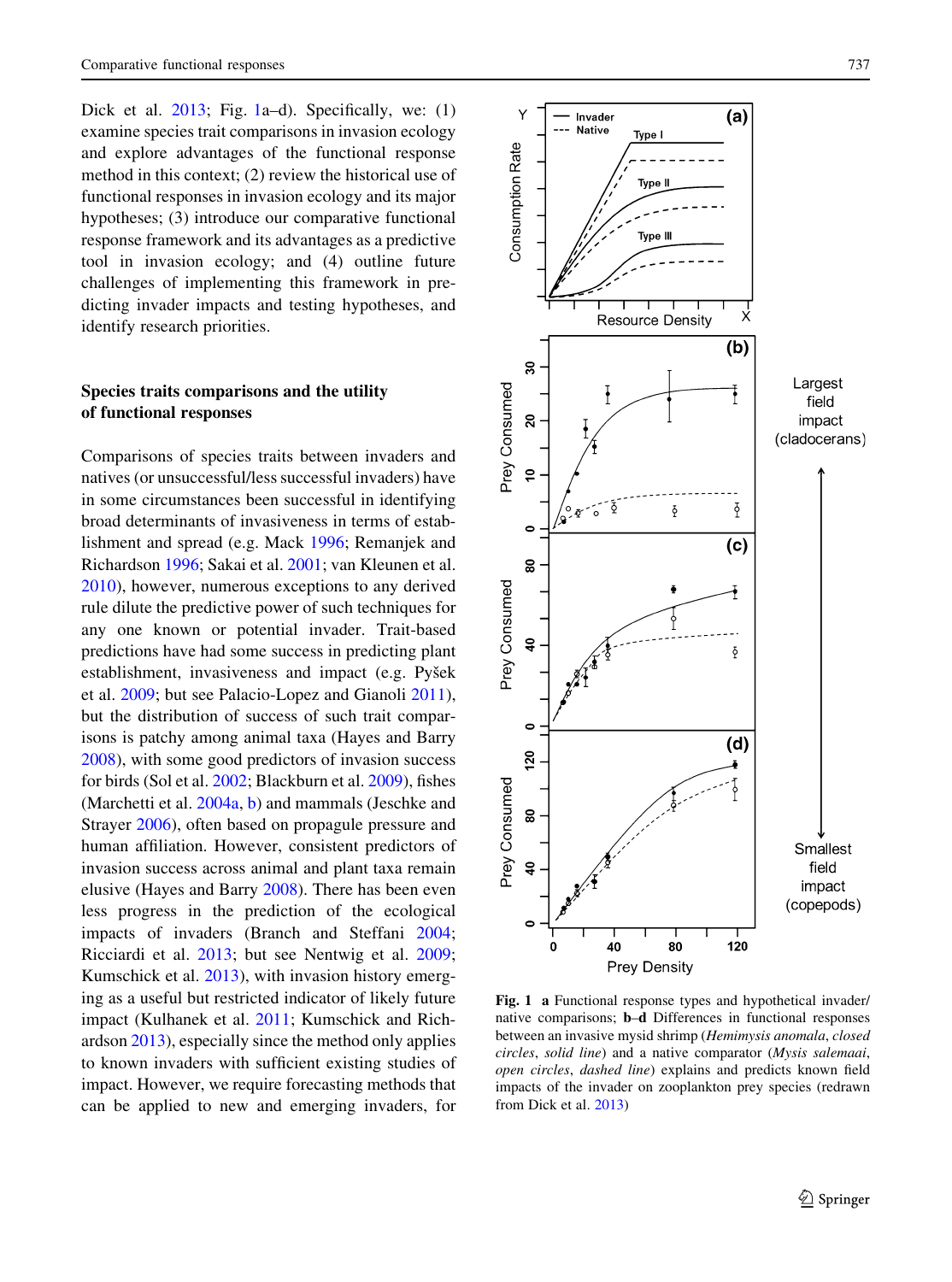example, where a new species has just arrived or is known to be spreading, or indeed potential new invasive species from known donor region 'hotspots' such as the Ponto-Caspian region (Ricciardi and MacIsaac [2000\)](#page-17-0).

Invasive species are characteristically more able to rapidly and efficiently utilise resources than native species (Vitousek [1990](#page-18-0); Strayer et al. [1999](#page-18-0); Byers et al. [2002;](#page-15-0) Funk and Vitousek [2007;](#page-15-0) Johnson et al. [2008;](#page-16-0) Weis [2010](#page-18-0); Morrison and Hay [2011](#page-16-0); Chapple et al. [2012\)](#page-15-0) and thus resources, such as native prey species, are vulnerable to potentially severe declines or extinctions (Clavero and Garcia-Berthou [2005](#page-15-0); Snyder and Evans [2006](#page-17-0); Salo et al. [2007;](#page-17-0) Cucherousset and Olden [2011;](#page-15-0) Roy et al. [2012\)](#page-17-0). Indeed, difference in resource use is a major tenet of 28 of 29 invasion hypotheses identified by Catford et al. [\(2009](#page-15-0)). It follows that comparing resource utilisation rates and patterns among known invaders and trophically analogous natives, and perhaps among emerging or new invaders and such natives, could allow more reliable predictions of invader impact. The relationship between resource availability and resource consumption rate is the 'functional response' (Solomon [1949;](#page-17-0) Holling [1959a](#page-16-0), [b](#page-16-0); Juliano [2001\)](#page-16-0), which usually takes three forms (Fig. [1a](#page-2-0)), and can be derived for consumers and compared among them (e.g. Fig. [1](#page-2-0)b– d). Although the functional response is a standard measure utilized in classic behavioural, population and community ecology (e.g. Sabelis [1992;](#page-17-0) Soluk [1993;](#page-18-0) Barbeau et al. [1998](#page-14-0); Jeschke et al. [2002](#page-16-0); van Leeuwen et al. [2007\)](#page-18-0), and also a familiar technique in assessing the potential and efficacy of biological control agents (O'Neil [1990](#page-17-0); Van Drische and Bellows [2011;](#page-18-0) but see criticisms by Lester and Harmsen [2002](#page-16-0)), the uptake of functional responses in invasion biology has been very limited (see below). Indeed, despite the use of functional responses in testing the efficacy of biocontrol agents towards invasive species (e.g. Carrillo and Pena [2012](#page-15-0)), it has been employed surprisingly rarely by invasion ecologists who are essentially asking very similar questions about ecological impact. In general, it is reasonable to expect that the functional responses of invaders will determine their impact on resources, as the functional response quantifies the strength of primary ecological interactions (e.g. predator–prey). Further, if invaders show greater functional responses than natives, with which the affected native resources (e.g. prey species) have an

evolutionary history, then the difference in magnitude of invader/native functional responses may explain and predict invader impacts (as with Fig. [1b](#page-2-0)–d).

There are several advantages to deriving the functional responses of invasive species and comparing them with native species, or among invaders, as a measure of ecological impact. First, the method quantifies the rate of resource uptake and provides parameter estimates for the functional response curves (attack rate, handling time and maximum feeding rate) that describe the mechanisms driving their shape and magnitude (see, for example, Dick et al. [2013](#page-15-0)). Secondly, however, and perhaps most importantly, the shape and magnitude of the functional response can inform whether the consumer (e.g. introduced predator) will likely regulate, stabilise or de-stabilise the resource (e.g. prey) populations, with implications for population viability. Here, we use a predator–prey relationship to illustrate this point. In a sigmoidal, positive density-dependent Type III functional response (see Fig. [1a](#page-2-0)), although the predator may regulate the prey population, prey experience a low density refuge with a reduction in risk of mortality as prey densities fall below a threshold level, thus potentially imparting stability to predator–prey dynamics and facilitating prey persistence (Murdoch and Oaten [1975\)](#page-17-0). This is in contrast to the potentially population de-stabilising, inversely density-dependent Type II functional response where most, if not all prey are consumed at low prey densities, potentially leading to prey extinction at a range of spatial and temporal scales (Hassell [1978;](#page-16-0) Taylor and Collie [2003;](#page-18-0) Ward et al. [2008](#page-18-0); Rindone and Eggleston [2011](#page-17-0)). Further, counter to the traditional view, functional responses are not fixed for predator–prey species pairs, and functional responses can change from Type II to Type III or vice versa under different circumstances. For example, it is well established that functional responses may change under the influence of a number of environmental variables, such as temperature, light levels and habitat structure (Lipcius and Hines [1986](#page-16-0); Eggleston [1990;](#page-15-0) Koski and Johnson [2002;](#page-16-0) Jeschke et al. [2004;](#page-16-0) Alexander et al. [2012](#page-14-0), in press). Also, predators may have different functional response types with different prey species (e.g. Moustahfid et al. [2010\)](#page-17-0). Thus, comparative functional response studies in invasion ecology may have a further predictive advantage in that relevant environmental contexts (e.g. global climate change), and differences in abiotic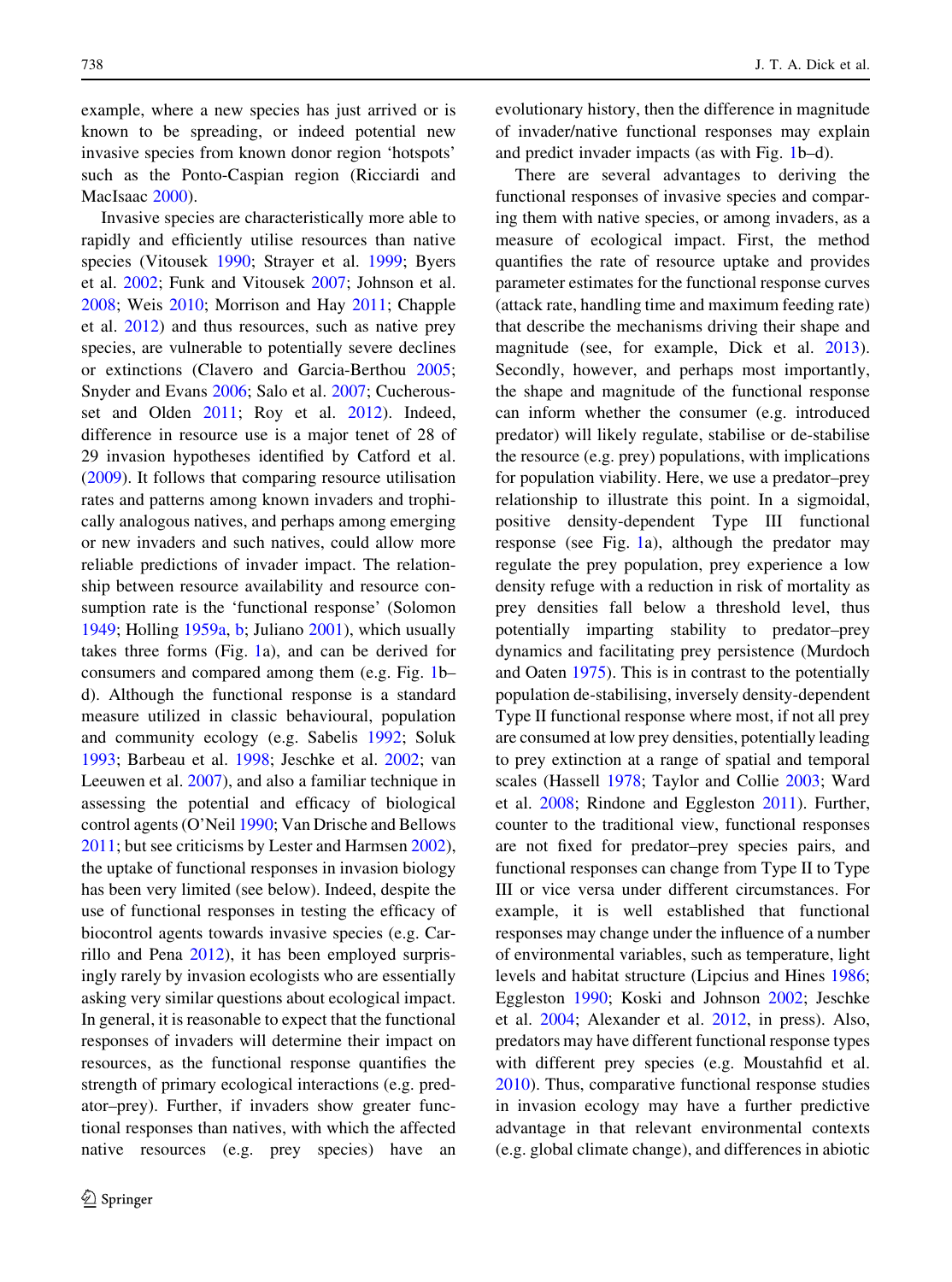factors such as temperature or salinity regime, can be incorporated into experiments to reveal differences in the type and/or magnitude of the functional response, and hence likely population outcomes for a variety of impacted native species (e.g. see Kestrup et al. [2011](#page-16-0)). Further, since factors such as parasitism of invaders/ natives can be included in study designs, the methodology allows for the robust testing of other major hypotheses in invasion ecology, such as 'enemy release' (see Dick et al. [2010](#page-15-0); Fig. [2](#page-10-0) as discussed below).

A full assessment of the impact of a consumer on a resource, such as for predators and prey as discussed above, would include alongside the functional response an assessment of the numerical response, which can involve the demographic and/or aggregative response of the predator to prey density; this combination gives the total response (Solomon [1949;](#page-17-0) Holling [1959a](#page-16-0), [b\)](#page-16-0). In practice, the functional response is relatively straightforward to derive, whereas empirical derivation of the demographic numerical response is more challenging, and might add little to the predictive power of functional responses if the latter prove overwhelmingly robust in explaining and predicting the ecological impacts of invasive species. Thus, whilst acknowledging the potential to include numerical responses in our framework, we make the case here for a focus on functional responses; however, we make some suggestions as to inclusion of numerical responses and their proxies in impact scoring in the ''[Challenges, future](#page-12-0) [research and applications](#page-12-0)'' section below.

#### History of functional responses in invasion ecology

We conducted a systematic search for the use of functional responses in invasion ecology using Web of Science to search for the following: "functional response(s)'' AND invader(s); ''functional response(s)'' AND invasive(s); "functional response(s)" AND exotic(s). We also then utilised each paper's reference list to bolster and track down more obscure literature. What emerges is that, whilst functional responses have a long history in classical ecology and biological control, their use in invasion ecology is more recent and surprisingly sparse (Table [1](#page-5-0)). The use of functional responses in a comparative approach, whereby invasive and native predators are compared against one another, features even more rarely and, often, the functional

responses of invaders are derived for reasons other than explaining or predicting ecological impact (Table [1\)](#page-5-0). For example, the functional response of the invasive round goby Neogobius melanostomus was compared to that of the native mottled sculpin Cottus bairdi, with the invader showing a higher functional response, but this was done only as a prelude to another experiment on behavioural interactions between these fish species (Dubs and Corkum [1996](#page-15-0); Table [1](#page-5-0)). A more common use of functional responses in an invasion context, however, comes from studies with either invasive or native predators considered separately, with comparisons made of consumption of native and invasive prey (see Table [1](#page-5-0)). Such studies have been used to deduce whether a native predator is likely to impact a native prey species more than an invasive prey species, or vice versa, with similar conclusions drawn for invasive predators (Table [1\)](#page-5-0).

Although functional responses have been used to evaluate the biological control potential of introduced parasitoids (Greenberg et al. [2001;](#page-15-0) Jones et al. [2003\)](#page-16-0), the first explicit test of the hypothesis that a known ecologically damaging invader might display a higher functional response than native and other less damaging invaders was by Bollache et al. ([2008](#page-15-0)), who showed that the invasive 'killer shrimp', Dikerogammarus villosus, had a higher Type II functional response than other native and introduced comparator species in Europe. Dick et al. [\(2010\)](#page-15-0) then used the comparative functional response method within an invasive species, showing that an invasive predatory amphipod, Gammarus pulex, had a higher Type II functional response when parasitized with an acanthocephalan worm, counter to the enemy release hypothesis, illustrating the utility of the method in tests of major invasion biology hypotheses (see below). It is again noteworthy that the biological control literature uses comparative functional responses to make such comparisons, but with different questions in mind. Thus, while Dick et al. [\(2010\)](#page-15-0) explicitly tested the enemy release hypothesis, a study by Farrokhi et al. [\(2010\)](#page-15-0) on Wolbachia-infected parasitoid wasps essentially did the same, but the context was to test the effects of parasitism on the biocontrol efficacy of a control agent (see also Bayoumy [2011\)](#page-14-0).

Jones et al. ([2011](#page-16-0)) used functional responses of an invasive stoat to examine the dynamics of this predator and its mammal prey. In the same year, the co-existence patterns of two intra-guild predators, a native amphipod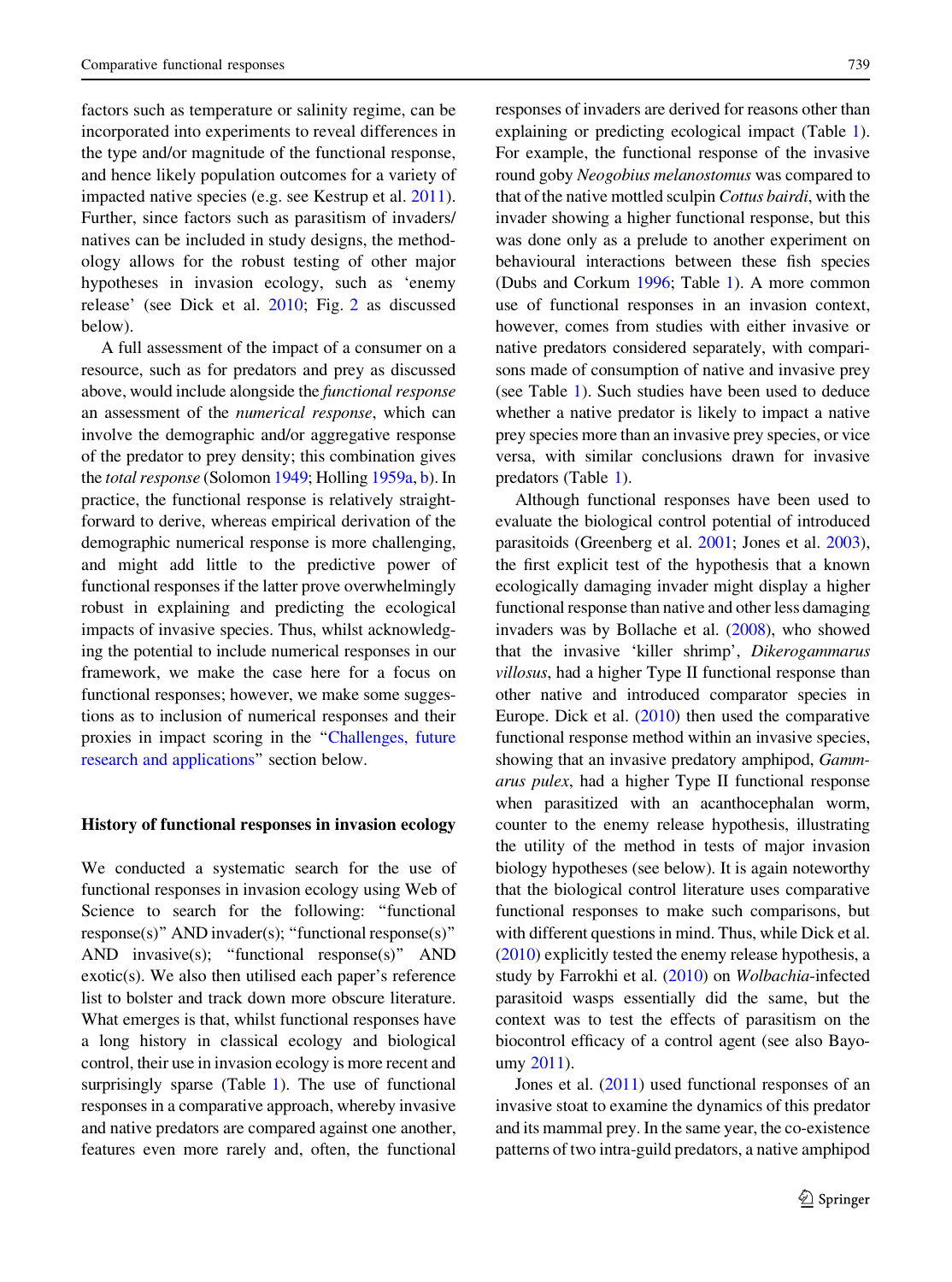<span id="page-5-0"></span>

|                                    |                                                                       | Table 1 Contexts and history of functional responses (FRs) in invasion ecology |                                      |                                          |                                                                                                                                       |
|------------------------------------|-----------------------------------------------------------------------|--------------------------------------------------------------------------------|--------------------------------------|------------------------------------------|---------------------------------------------------------------------------------------------------------------------------------------|
| Reference                          | Native predator                                                       | Invasive predator                                                              | Native prey                          | Invasive prey                            | Notes                                                                                                                                 |
|                                    | Native versus invasive predators—native prey                          |                                                                                |                                      |                                          |                                                                                                                                       |
| Dubs and Corkum<br>(1996)          | Mottled sculpin Cottus<br>bairdi                                      | Round goby Neogobious<br>melanostomus                                          | Amphipod Gamnarus spp.               |                                          | Invasive predator had higher FR<br>than natives                                                                                       |
| ನ<br>Bollache et<br>(2008)         | Gammarus roeseli;<br>Gammarus duebeni;<br>Gammarus pulex<br>Amphipods | Dikerogammarus villosus<br>Amphipod                                            | Asellus aquaticus<br>Isopod          |                                          | Invader exhibited significantly<br>higher Type II FR                                                                                  |
| Haddaway et al.<br>(2012)          | White-clawed crayfish<br>Austropotamobius<br>pallipes                 | Pacifastacus Ieniusculus<br>Signal crayfish                                    | Gammarus pulex<br>Amphipod           |                                          | Invasive crayfish had higher FR                                                                                                       |
| Dick et al. (2013)                 | Mysis salemaai; Mysis<br>Mysid shrimps<br>diluviana                   | Hemimysis anomala<br>Mysid shrimp                                              | Range of zooplankton prey<br>species |                                          | FRs of invader higher than native<br>consistent with known field<br>species; consistent across<br>invasive range; Lab data<br>impacts |
|                                    | Native predators—native versus invasive prey                          |                                                                                |                                      |                                          |                                                                                                                                       |
| Kerfoot (2004)<br>Barnhisel and    | Lake trout Salvelinus<br>namaycush                                    |                                                                                | Daphnia pulicaria                    | cederstroemi<br><b>Bythotrephes</b>      | FRs unravelled how invader<br>coexists with natives                                                                                   |
| Lovorn (2004)<br>Richman and       | Lesser scaup duck<br>Aythya affinis                                   |                                                                                | Clam Macoma balthica                 | Potamocorbula<br>amurensis<br>Asian clam | FRs revealed invader is better<br>food item                                                                                           |
| Lounibos (2005)<br>Griswold and    | Diptera Toxorhynchites<br>appendiculata<br>Corethrella<br>rutilus and |                                                                                | Mosquito Ochlerotatus<br>triseriatus | Mosquito Aedes<br>albopictus             | Type II responses; more invasive<br>prey consumed                                                                                     |
| Lester $(2011)$<br>Zuharah and     | Notonectid Anisops<br>wakefieldi                                      |                                                                                | Mosquito larvae Culex<br>pervigilans | Aedes notoscriptus<br>Mosquito larvae    | Type II FR for both; more exotic<br>prey consumed                                                                                     |
| Hooff and Bollens<br>(2004)        | Invasive predators-native versus invasive prey                        | Copepod Tortanus<br>dextrilobatus                                              | Calanoid Acartia spp.                | Cyclopoid Oithona<br>davisae             | FRs used for predatory impact<br>estimation                                                                                           |
| <b>Buhle and Ruesink</b><br>(2009) |                                                                       | Japanese drill Ocinebrina<br>Eastern drill Urosalpinx<br>inornata<br>cinerea   | Olympia oyster Ostrea<br>lurida      | Crassostrea gigas<br>Pacific oyster      | endangered both oyster species<br>FRs revealed predation                                                                              |

 $\underline{\textcircled{\tiny 2}}$  Springer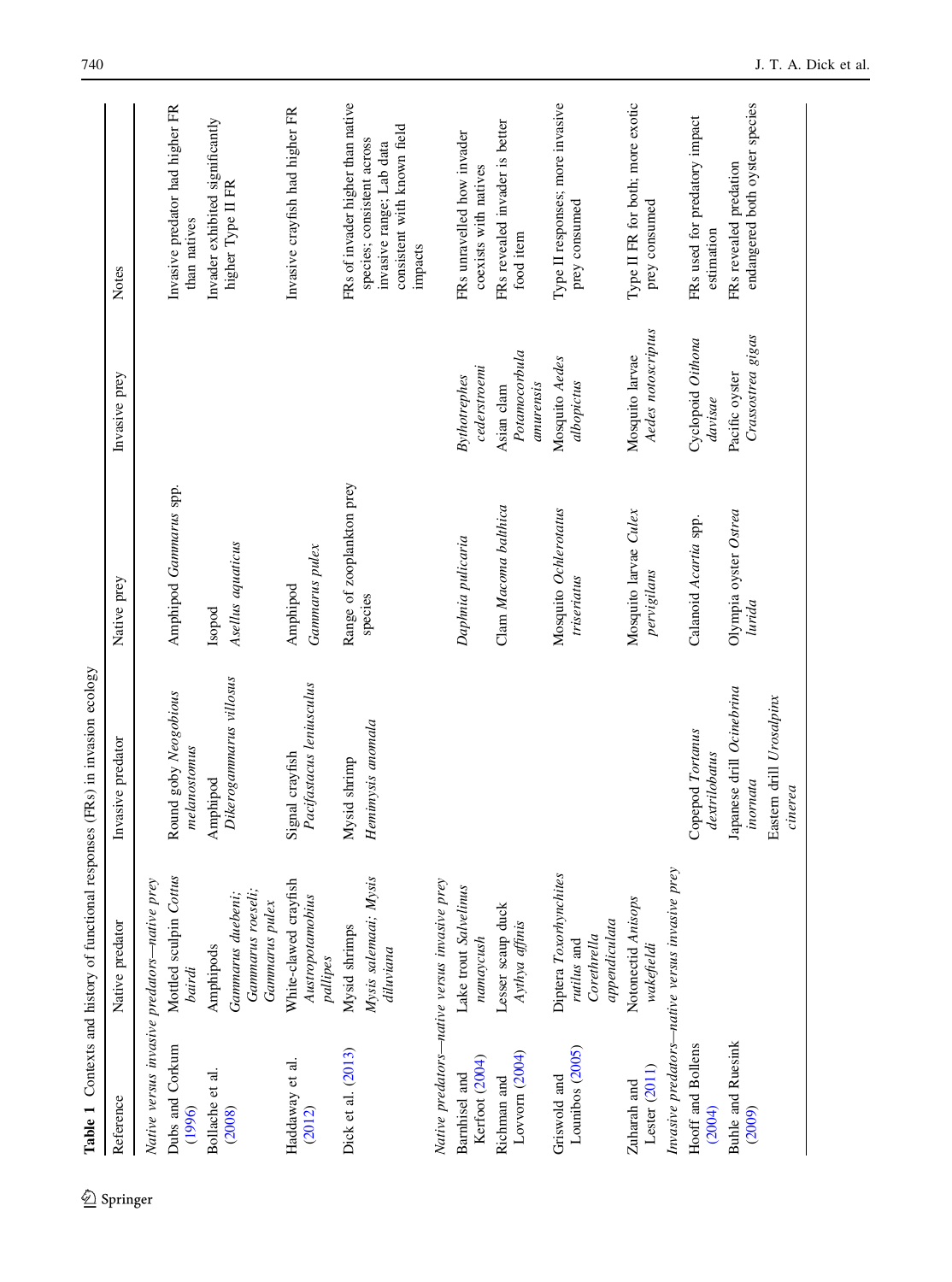| Table 1 continued               |                                                                                                                          |                                                                                       |                                                                      |                                           |                                                                      |
|---------------------------------|--------------------------------------------------------------------------------------------------------------------------|---------------------------------------------------------------------------------------|----------------------------------------------------------------------|-------------------------------------------|----------------------------------------------------------------------|
| Reference                       | Native predator                                                                                                          | Invasive predator                                                                     | Native prey                                                          | Invasive prey                             | Notes                                                                |
| Native predator-invasive prey   |                                                                                                                          |                                                                                       |                                                                      |                                           |                                                                      |
| Monserrat et al.<br>(2005)      | melanoleucus; horned<br>backed hawk Buteo<br>magellanicus; red-<br>Geranoaetus<br>Buzzard-eagle<br>polyosoma<br>owl Bubo |                                                                                       |                                                                      | European hare Lepus<br>europaeus          | Native predation may regulate<br>invasive hare                       |
| Kushner and Hovel<br>(2006)     | Pteropurpura festiva<br>Predatory gastropod                                                                              |                                                                                       |                                                                      | Musculista senhousia<br>Asian date mussel | FRs revealed patterns of biotic<br>resistance                        |
| Twardochleb et al.<br>(2012)    | Signal crayfish<br>Pacifastacus<br>leniusculus                                                                           |                                                                                       |                                                                      | Potamopyrgus<br>antipodarum<br>Mud snail  | invade at low crayfish density<br>Type III FR; snail predicted to    |
| MacNeil et al. (in<br>press)    | Gammarus duebeni<br>Amphipod                                                                                             | Gammarus pulex<br>Amphipod                                                            |                                                                      | Amphipod Crangonyx<br>psuedogracilis      | FRs reveal differential biotic<br>resistance                         |
| Invasive predator-invasive prey |                                                                                                                          |                                                                                       |                                                                      |                                           |                                                                      |
| Mistri (2004)                   |                                                                                                                          | Mud crab Dyspanopeus<br>sayı                                                          |                                                                      | Musculista senhousia<br>Asian date mussel | Type II FR may be de-stabilizing<br>to invasive prey                 |
| Invasive predator-native prey   |                                                                                                                          |                                                                                       |                                                                      |                                           |                                                                      |
| Ruscoe et al.<br>(2005)         |                                                                                                                          | House mouse Mus<br>musculus                                                           | Nothofagus solandri var.<br>New Zealand beech seed<br>cliffortioides |                                           | Type II FR not modified by<br>alternative food                       |
| Delaney (2007)<br>Griffen and   |                                                                                                                          | Carcinus maenas; Asian<br>shore crab Hemigrapsus<br>European green crab<br>sanguineus | Mussel Mytilus edulis                                                |                                           | predator has more impact than<br>FRs reveal second invasive<br>first |
| $FRs = functional$ responses    |                                                                                                                          |                                                                                       |                                                                      |                                           |                                                                      |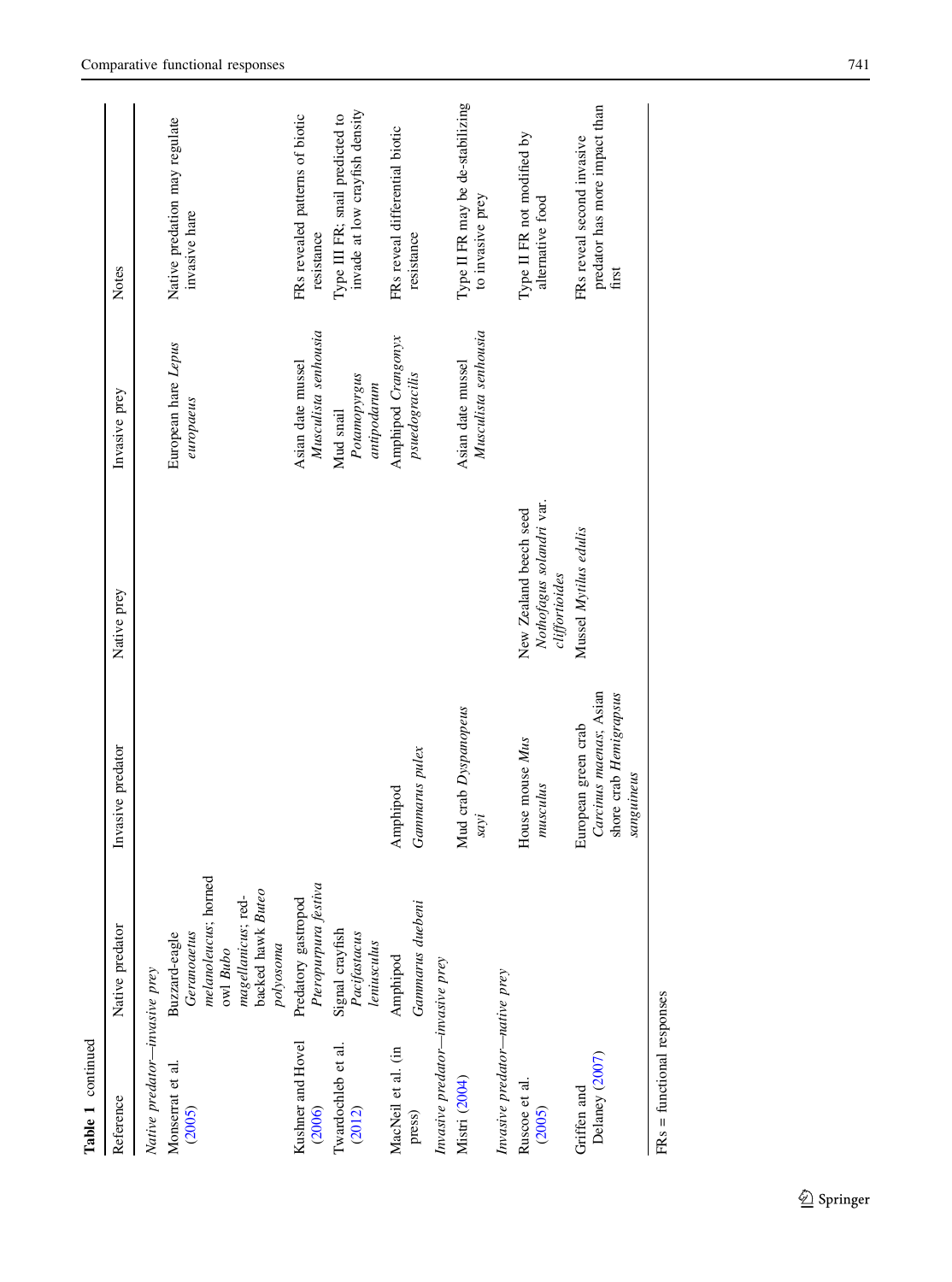and an invasive amphipod, were partly explained using the comparative functional response method, which revealed that the native species withstood replacement by the invader by preying more heavily on the invader's juveniles (Kestrup et al. [2011\)](#page-16-0). Authors then began explicitly comparing invader and native species with functional responses, such as Haddaway et al. [\(2012](#page-15-0)), who showed an invasive crayfish has a higher functional response than a native. However, this study, as with most others (see Bollache et al. [2008;](#page-15-0) Dick et al. [2010](#page-15-0)), did not explicitly link differential functional responses to actual field patterns of impact on particular prey species; rather, the prey species were chosen to illustrate the methodology and general pattern of higher functional responses of invaders compared to natives. More recently, however, Dick et al. ([2013](#page-15-0)) demonstrated that the invasive 'bloody red' shrimp Hemimysis anomala has a higher functional response to several prey species than trophically analogous native species (that are also themselves invasive in some regions) and, more intriguingly, that the greatest invader/native differentials in functional responses were associated with the greatest field impacts of the invader (Fig. [1](#page-2-0)bd). Further, Dick et al. [\(2013\)](#page-15-0) showed that differential functional responses are consistent across the invader's geographical range (see also Lohrer et al. [2000\)](#page-16-0), thus demonstrating that this technique offers advantages over other trait-based predictions, since other traits often vary across an invader's range (Olden et al. [2006](#page-17-0); Rossong et al. [2012;](#page-17-0) Parker et al. [2013](#page-17-0)).

At present, there are insufficient studies to perform a formal meta-analysis to test the overall hypothesis that ecologically damaging invasive species have higher functional responses than comparator native species (see Table [1\)](#page-5-0). However, of the  $n = 4$  studies in Table [1](#page-5-0) that have such a comparison, all support the hypothesis. Further, if we include from those studies the comparison of one invader with multiple native comparators (Bollache et al. [2008\)](#page-15-0) and invader/native comparisons using multiple prey species (Dick et al. [2013\)](#page-15-0), we have  $n = 12$ comparisons, of which 11 support the hypothesis; the one comparison of the invasive Hemimysis anomala with the native Mysis diluviana that showed no difference in functional responses involved a prey species that is not impacted by the invader in the field (Dick et al. [2013](#page-15-0)). Further data, from both functional response comparisons and actual field corroborations of levels of impacts on natives, will allow more powerful tests of the hypothesis and we encourage research in this area.

Functional responses are increasingly being incorporated into tests of major hypotheses in invasion ecology, such as 'enemy release' (Dick et al. [2010;](#page-15-0) see above) and 'biotic resistance' (e.g. Twardochleb et al. [2012\)](#page-18-0). Further, we agree with Heger et al. [\(2013](#page-16-0)) that many of these hypotheses need to be ''branched'' into more specific and testable hypotheses. Thus, whilst functional responses have been used in testing the 'biotic resistance' hypothesis and studies of the impacts of resident on invasive species (e.g. Zuharah and Lester [2011;](#page-18-0) Twardochleb et al. [2012](#page-18-0)), MacNeil et al. (in press) argue that true support for this hypothesis requires: (1) demonstration by field studies that resident species restrict the range, density or abundance of an invader; and (2) that some form of population regulation or de-stabilising interaction occurs between resident and invading species (e.g. in their predator/prey relationship). This was shown to be the case with a North American invasive amphipod, which is strongly negatively associated with two resident predatory amphipods in Europe (MacNeil et al. in press). In the laboratory, both resident species displayed potentially population de-stabilising Type II functional responses towards the invasive prey, even in the presence of habitat complexity, which often drives more stabilising Type III responses (see Alexander et al. [2012](#page-14-0), in press). Additionally, as the functional response methodology examined predation rates over a range of prey densities (see below), it was able to demonstrate that the resident predator with the stronger negative field association with the invader had a significantly higher functional response than the other resident predator (MacNeil et al. in press). Importantly, these latest studies (Dick et al. [2013](#page-15-0); MacNeil et al. in press) show remarkable congruence of laboratory derived functional responses with actual field patterns of invader and resident predator impacts. Further demonstrations of such congruence will provide great confidence that the methodology has real value in predicting field patterns of impact (see '['Challenges, future research and applications'](#page-12-0)' section below).

# A comparative functional response framework for invasion ecology

In Fig. [2a](#page-10-0)–l, we present a framework for comparative functional responses in invasion ecology, whereby the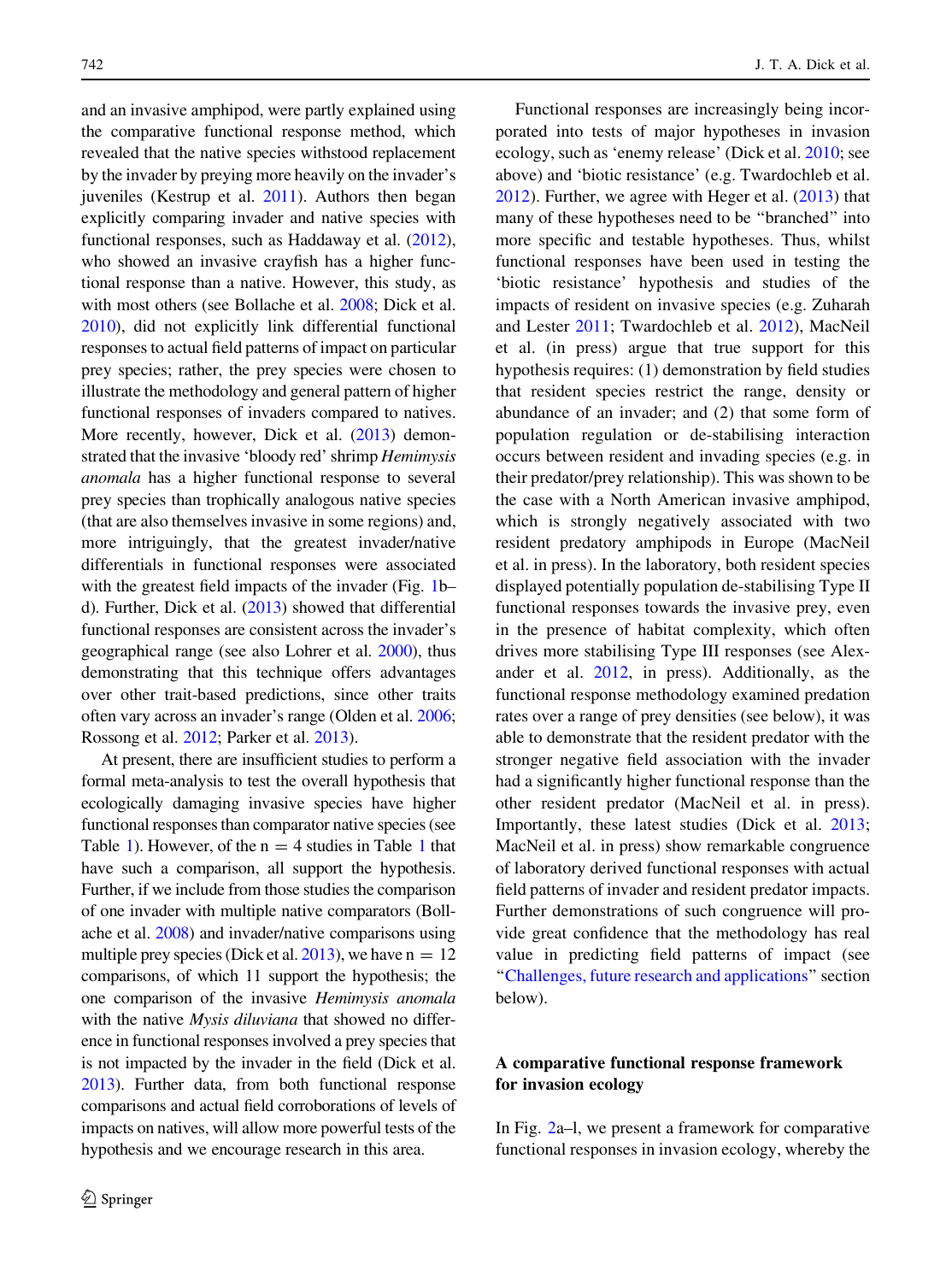comparisons are between an invasive and a native species of functional response Types II and III (statistical methods available in e.g. R; frair package, Pritchard [2013](#page-17-0)); however, this could also be comparisons of multiple invasive species, multiple populations of the same invasive species, or an invasive species under differing environmental conditions (e.g. temperature) or states (e.g. parasitism; see Dick et al. [2010\)](#page-15-0). Further, derivation of functional responses can include other context-dependencies, such as multiple predator effects and trait-mediated indirect interactions (see ''[Challenges, future research and applica](#page-12-0)[tions](#page-12-0)'' below). We use the maximum feeding rate asymptote on the Y axis to vary the magnitude of these hypothetical functional responses, while also varying their shape, that is, Type II and Type III functional responses, in all their potential combinations. In Fig. [2a](#page-10-0)–c, the invader can be judged as having a higher, lower or similar Type II functional response compared to the native (the same can be said of two invaders, two populations of invaders, or an invader under two environmental conditions, or with/without parasites, for example). In Fig. [2](#page-10-0)d–f, the same argument as above applies for Type III functional responses. Then, Fig. [2g](#page-10-0)–l show combinations of Type II and Type III functional responses; the benefits of using these schemes when applied to invader impacts are explored below. Our narrative, for simplicity, tends to refer to predator/prey functional responses, but we recognise that other trophic interactions, such as herbivore/plant, are also applicable (see ''[Challenges, future research and applications'](#page-12-0)' section).

With respect to the feeding rates of invaders in comparison to natives, studies most often choose a prey density, or provide prey in excess, and measure prey consumed per unit time (e.g. Kelly et al. [2002](#page-16-0); Fielding et al. [2003](#page-15-0); Renai and Gherardi [2004](#page-17-0); Rehage et al. [2005;](#page-17-0) Olden et al. [2009;](#page-17-0) Stoffels et al. [2011\)](#page-18-0). The same is true with other feeding rate comparisons, such as between two invaders (Lohrer and Whitlatch [2002](#page-16-0); DeGraaf and Tyrrell [2004;](#page-15-0) Tyrrell et al. [2006](#page-18-0)); between parasitized and unparasitized invaders (Fielding et al. [2003](#page-15-0)); investigations of individual invader species impacts (e.g. Bourdeau and O'Connor [2003](#page-15-0); Brousseau and Baglivo [2005;](#page-15-0) Pintor et al. [2009](#page-17-0); Pangle and Peacor [2009;](#page-17-0) but see Hooff and Bollens [2004\)](#page-16-0); and native species predation of invaders and biotic resistance to invaders by natives (deRivera et al.

[2005;](#page-15-0) Bishop and Peterson [2006;](#page-14-0) Veiga et al. [2011;](#page-18-0) but see Griswold and Lounibos [2005;](#page-15-0) Twardochleb et al. [2012\)](#page-18-0). However, the problem with arbitrarily setting one particular level of prey availability is that, because of its 'snapshot' nature, any differences in predatory impact may be missed as no opportunity is given for functional response types and magnitudes to emerge and perhaps diverge. Figure [2a](#page-10-0), for example, shows that, depending on an arbitrarily set resource density, an invader might be judged as having a similar (Arrow A) or higher (Arrow B) feeding rate. The scheme of Fig. [2](#page-10-0) may also be applied in other contexts, such as comparisons of invaders that are either parasitized and unparasitised. Thus, for example, one study (Fielding et al. [2003](#page-15-0)) showed that parasitized and unparasitized male invasive amphipods were no different in their predation rates; however, this was because both predator groups effectively ran out of prey in the experimental trials, thus driving the non-significant difference (i.e. the prey density chosen was too low on the potential functional response curve; see Arrow A, Fig. [2a](#page-10-0)). On the other hand, when prey densities were increased in a functional response experimental design for the same invader and parasite system, the divergence of predation rates of those individuals parasitized and unparasitized was evident and significant (Dick et al. [2010;](#page-15-0) see Arrow B, Fig. [2a](#page-10-0)). This type of situation might also be evident with Type III functional responses (see Arrows A and B in Fig. [2](#page-10-0)d). Thus, invading and native species may have similar types of functional response (II or III), though with different or similar magnitudes (Fig. [2](#page-10-0)a–f); however, single prey density 'snapshot' experiments cannot reveal such differences, and indeed, different conclusions could be derived depending on the arbitrary densities chosen by the experimenter (see Fig. [2](#page-10-0)a,b,d, e). Whilst many studies ensure that prey are not totally depleted during experiments by supplying the prey in excess (e.g. Rehage et al. [2005](#page-17-0); Veiga et al. [2011](#page-18-0)), functional response types can still not be revealed by such studies because, with only one prey density examined, the shape of the curve is not known. Thus, impacts on prey populations in terms of the functional response type are not discernible from 'snapshot' study designs.

If we now examine mixed Type II and III functional responses of invader and native species, we could find that an invader has a higher Type II functional response and a comparator native a lower Type III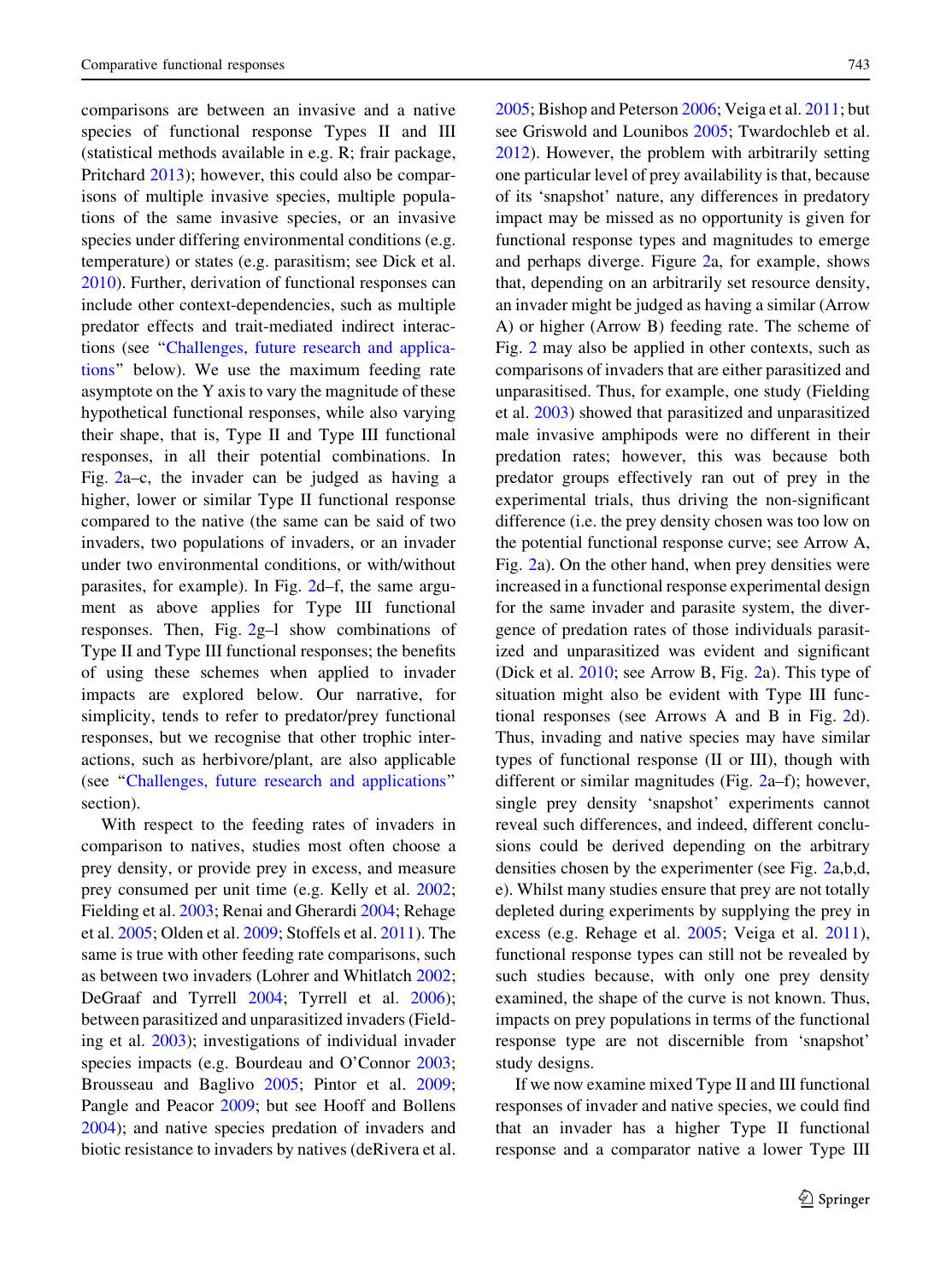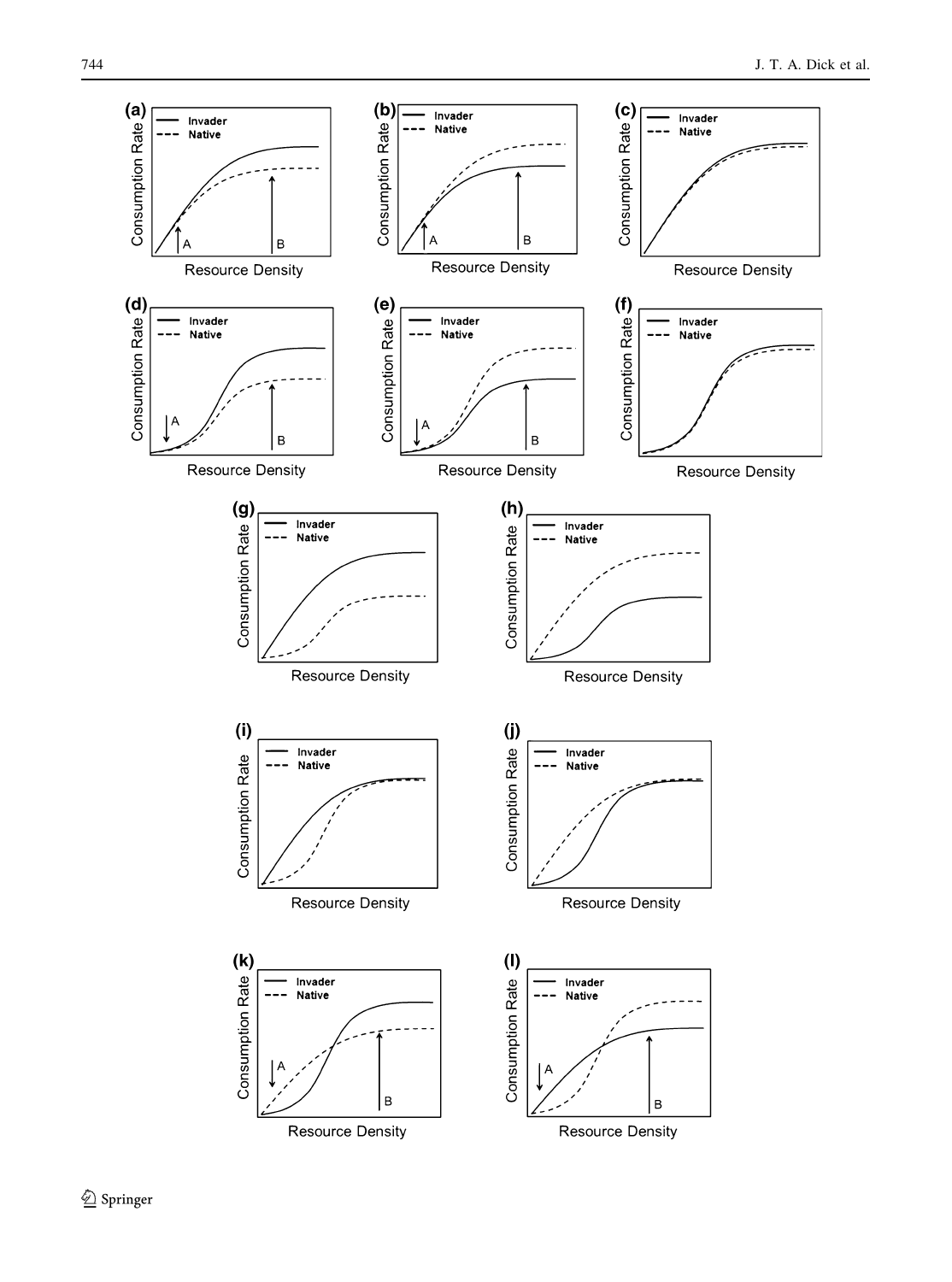<span id="page-10-0"></span>Fig. 2 a–l A framework for comparative functional responses b in invasion ecology, whereby Type II and Type III functional responses are compared between invader and native species to explain and predict invader impact. The scheme also applies to comparisons between two invaders, an invader under two differing environmental circumstances, or an invader with/ without parasites, for example. Further multiple comparisons are of course possible but not drawn for simplicity. Arrows show the danger of point 'snapshot' comparisons of feeding rates (see text for details)

functional response (Fig. 2g), or vice versa (Fig. 2h). While the former might predict that the invader will impact native prey more so than the native, the latter predicts the opposite. In another scenario, the invader and native species could have similar maximum feeding rates (curve asymptotes; Fig. 2i, j), but either the invader displays a Type II and the native a Type III functional response (Fig. 2i) or vice versa (Fig. 2j). Thus, whilst maximum feeding rates are similar, the population-level outcomes could be quite different, as the former scenario predicts a de-stabilising effect of the invader and stabilising effect of the native, whereas the latter scenario predicts the opposite. Note also that an experiment that simply provides sufficient prey density such that prey depletion is not a problem could still be misleading, as the functional response types can be very different even when maximum feeding rates are similar (Fig. 2i, j). Finally, as in Fig. 2k, an invader could have a higher maximum feeding rate than a native, but the invader has a Type III functional response and the native a Type II functional response; or, as in Fig. 2l, the invader could have a lower maximum feeding rate than the native, but the invader has a Type II functional response and the native a Type III functional response. In the former scenario (Fig. 2k), the higher maximum feeding rate of the invader may be misleading with respect to impact on the prey, as the invader functional response is in theory (and in the absence of other mitigating factors) more stabilising and the native more destabilising (see Murdoch and Oaten [1975](#page-17-0)); in the latter scenario (Fig. 2l), the lower maximum feeding rate of the invader may be misleading with respect to impact on prey, as the invader functional response is more destabilising and the native more stabilising. It is particularly clear from Fig.  $2k \& 1$  that the use of a single prey density could have very misleading conclusions. For example, at point A on Fig. 2k, the native species has a higher feeding rate than the invader, whereas at point B the opposite is apparent

(and feeding rates would be judged equal where the curves cross over); however, if the curves depicted were real data, we would predict strong prey population regulation by the invader but potential prey extinction by the native. In Fig. 2l, points A and B again illustrate the problem of choosing just one prey density, with the invader having a higher feeding rate at point A and the opposite at point B (and equal where the curves cross over). However, in this case if the curves depicted real data, we would predict the native would regulate but the invader could drive extinction.

A major issue with regards to deriving functional response curve shapes and parameters is the design of studies where prey (or other resources) are replaced or not replaced as they are consumed (see Alexander et al. [2012\)](#page-14-0). There are statistical measures to account for non-prey replacement that can allow better estimates of curve parameters (see Alexander et al. [2012\)](#page-14-0), but this does not help distinguish between two predators which may have been differentially constrained in their prey consumption. This is outlined in Fig. [3a](#page-11-0), whereby in a non-replacement design, at low prey densities (see Arrow), most if not all prey are consumed and, since prey are not replaced, the slope of the curve is necessarily constrained in its early phase (dotted line, Fig. [3](#page-11-0)a). On the other hand, if prey are replaced, the same predator can potentially consume more prey and the early part of the curve rises more steeply (solid line, Fig. [3](#page-11-0)a). The asymptote, or maximum feeding rate, may be the same, but important information on the predator's impact may be missed, especially since prey population viability is increasingly sensitive to predator effects as prey densities fall. We illustrate in Figs. [3](#page-11-0)b-g how such replacement designs might be more able to discriminate between invaders and natives (and other combinations outlined above) with respect to functional response shapes, parameters and hence predictions of impact. Taking Fig. 2c as a potential outcome of the comparison of an invader and a native where prey are not replaced, a replacement design (Fig. [3b](#page-11-0)) might show that in fact the invader, whilst having a similar maximum feeding rate to the native comparator, reaches that asymptote with a much steeper initial slope (Fig. [3](#page-11-0)b). Figure [3c](#page-11-0)– g illustrate a range of outcomes where invader and native are compared within a replacement design: Fig. [3c](#page-11-0) illustrates an invader exhibiting a higher maximum feeding rate and steeper initial slope, with the latter unlikely to be revealed in a non-replacement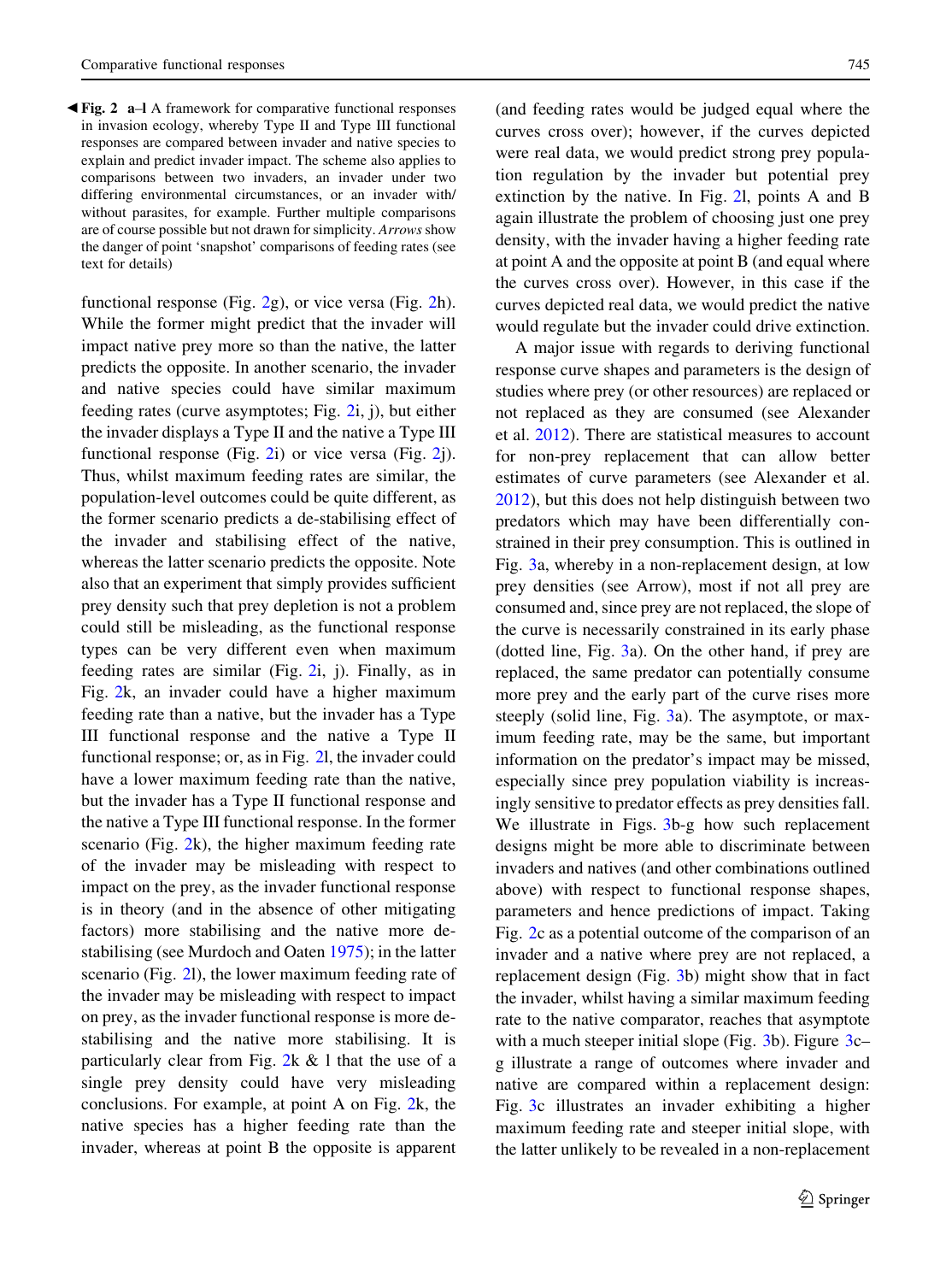<span id="page-11-0"></span>

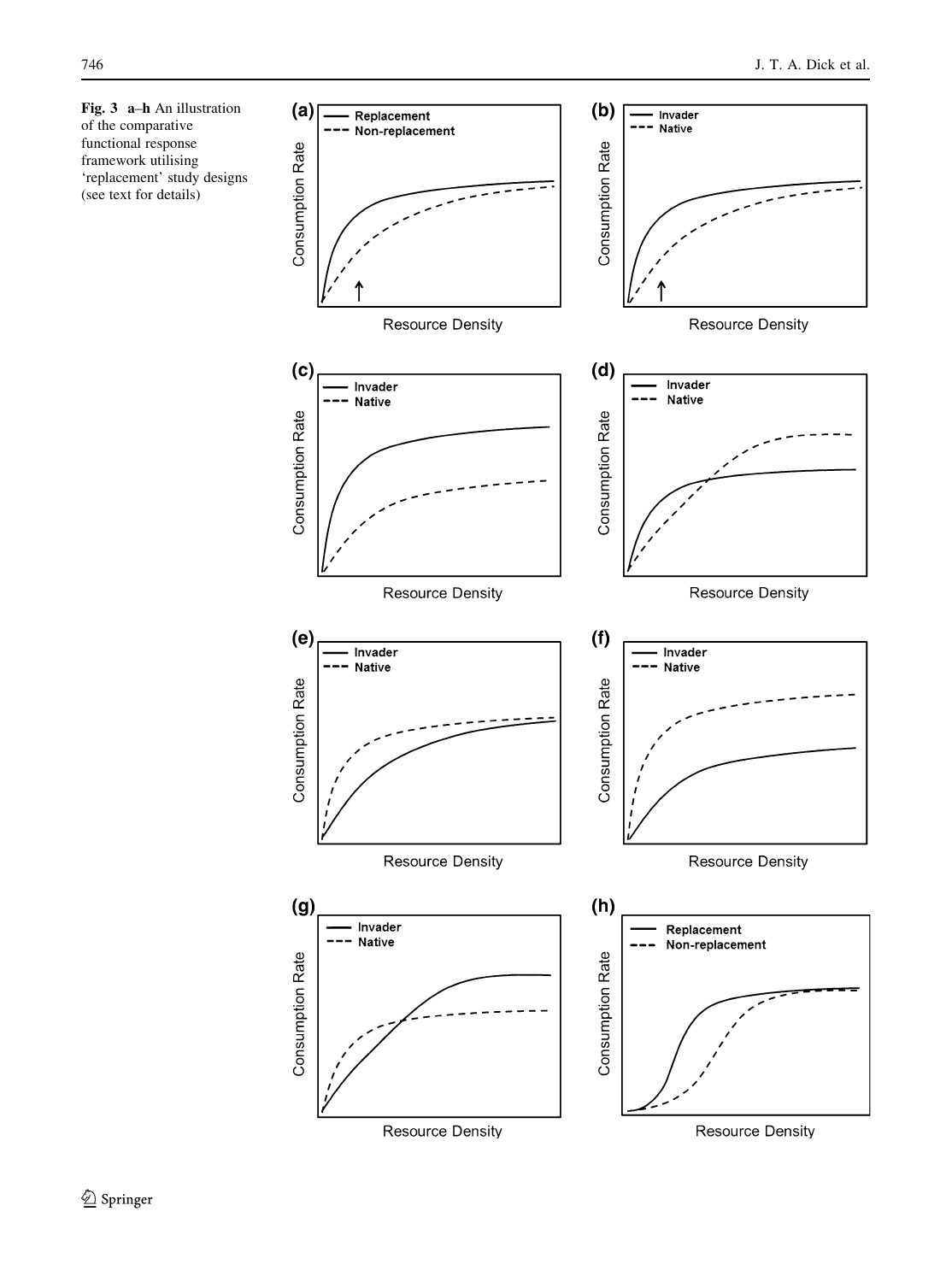<span id="page-12-0"></span>design (cf Fig. [2](#page-10-0)a); Fig. [3d](#page-11-0) illustrates a native exhibiting a higher maximum feeding rate but an invader a steeper initial slope, again not revealed in a nonreplacement design (cf Fig. [2b](#page-10-0)); Fig. [3](#page-11-0)e illustrates invader and native having similar maximum feeding rates but the native a steeper initial slope (cf Fig. [2c](#page-10-0)); Fig. [3f](#page-11-0) illustrates a native with both a higher maximum feeding rate and a steeper initial slope (cf Fig. [2b](#page-10-0)); Fig. [3g](#page-11-0) illustrates an invader with a higher maximum feeding rate but a native with a steeper initial slope (cf Fig. [2](#page-10-0)a). Similar arguments would hold if replacement designs were applied within Type III functional response comparisons (see Fig. [3h](#page-11-0)). The choice of replacement versus non-replacement designs is often due to practicalities, as the former are more labour intensive and the latter a pragmatic solution. However, we encourage replacement designs where feasible (see, for example, Alexander et al. [2012](#page-14-0)) but, certainly, where non-replacement designs are used and no difference in functional responses are found, any conclusions should be caveated.

#### Challenges, future research and applications

While functional responses could theoretically be derived for any consumer of any resource, since we are interested here primarily in the population level outcomes for that resource, we have assumed resources are living. However, where non-living resources are concerned, such as nutrients as resources for plants, invader/native comparisons of functional responses could still be useful in determining reasons for, and perhaps predictions of, the success and ecological damage associated with invasive plants. Such resource use is a challenge to measure directly and, in any case, resource use efficiency, as measured indirectly (e.g. photosynthetic rate), has been shown to associate with invasiveness in plants (Funk and Vitousek [2007\)](#page-15-0). Further, while our narrative tends to stress the functional responses of predators towards prey, our intention is not to limit the framework to this trophic interaction; for example, herbivores clearly show functional responses to vegetation (Farnsworth et al. [2002\)](#page-15-0). In addition, there needs to be more imagination in the ways in which functional responses are derived; although many would view this as a laboratory procedure, many functional responses can be derived from field data (e.g. Moustahfid et al. [2010\)](#page-17-0), and techniques such as stable isotope analyses and perhaps even qPCR (see Dick et al. [2013](#page-15-0) for further discussion).

Our framework requires extensive and varied empirical testing. We could, for example, ask: When invaders show greater magnitudes of functional responses, that is, higher maximum feeding rates within a functional response type (e.g. Fig. [2](#page-10-0)a,d), does this concur with field patterns of high invader impact? Which of the individual parameters of functional responses (classically attack rate 'a', handling time 'h' and maximum feeding rate 'T/h') are the best predictors of invader impacts? We already have evidence that high maximum feeding rates and values of 'a', plus lower values of 'h', can all predict invader impact in one invasion scenario, that of the invasive Ponto-Caspian 'bloody red' shrimp Hemimysis anomala, which shows higher Type II functional responses than native mysid species. Remarkably, the magnitude of difference in maximum feeding rates is tightly correlated with degree of known field impact (Dick et al. [2013;](#page-15-0) Fig. [1b](#page-2-0)–d). Further demonstrations of such congruence will provide greater confidence that the methodology has real value in predicting field patterns of invader impacts, but we need sufficient case studies for a formal meta-analysis.

What is also challenging is designing studies that not only make relevant comparisons among invaders and natives, but detect and discriminate between functional response Types II and III and relate these to field patterns. This is challenging because functional response type can be sensitive to environmental variables (Jeschke et al. [2004\)](#page-16-0), such as substrate type (Alexander et al. [2012](#page-14-0)). However, we stress that it is the comparison of invader with native (or other comparisons outlined above) that are important, and that the use of comparative functional responses as outlined here is phenomenological rather than strictly mechanistic (c.f. Jeschke et al. [2002\)](#page-16-0). This is reflected in the use of functional responses as tools rather than as true reflections of the processes generating their shape (i.e. Types II and III). An interesting avenue for future research will be to extend the current framework such that it is connected to mechanistic functional response models (see e.g. Jeschke et al. [2002](#page-16-0)). Also, we must caveat conclusions about functional response types and population consequences (e.g. not all Type II responses will lead to extinction of prey; Twardochleb et al. [2012\)](#page-18-0), but at the same time ask if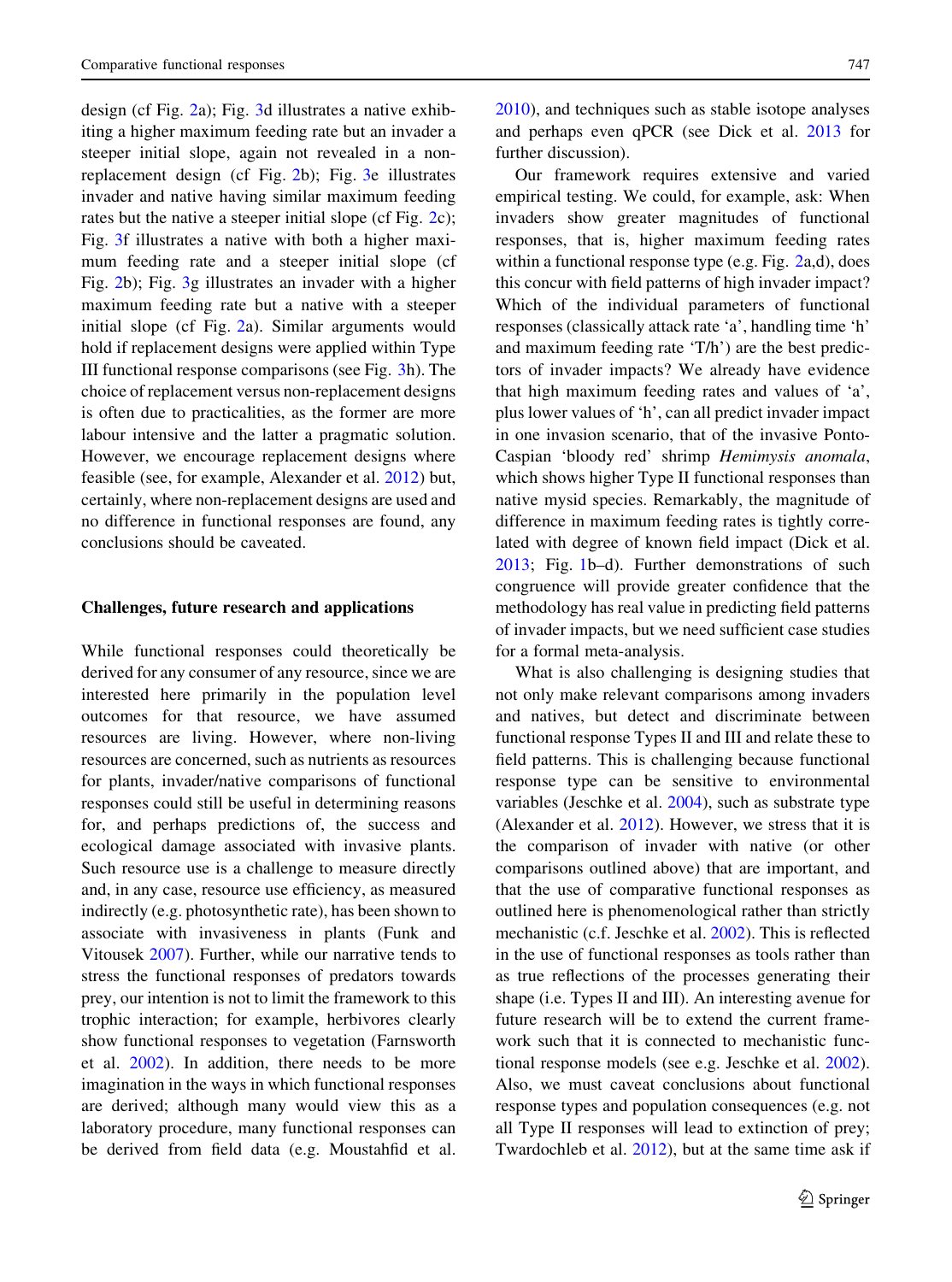real invasions and their impacts are explicable, and thus potentially predictable, from functional response comparisons as outlined in the framework of Figs. [2](#page-10-0) & [3](#page-11-0). Further, as mentioned earlier, a full assessment of consumer-resource dynamics (such as predator–prey) requires assessment of the demographic and/or aggregative numerical response (and hence total response). However, this may be impractical and moves away from our intention of providing a framework for the rapid assessment of invaders through comparative functional responses, which might be overwhelmingly able to provide ecological impact prediction. A number of proxies of the numerical response might, however, be available to improve the assessment of overall impact of invaders/ natives, such as abundance and density data that are a reflection of the numerical response. This also helps with derivation of total ecological impact of invaders as proposed by Parker et al. [\(1999](#page-17-0)), that is, the per capita effect multiplied by abundance and range. Thus, for example, functional responses could be combined with abundance data to provide an overall score of impact (actual or predicted) as this describes the product of *per capita* effects with the number of individuals acting as consumers.

The largest impediment to prediction in invasion ecology is arguably the context-dependency of the success and impact of introduced species (Parker et al. [1999](#page-17-0); Ricciardi [2003](#page-17-0); Thomsen et al. [2011](#page-18-0); Ricciardi et al. [2013\)](#page-17-0). Much of this contingency is driven by organismal responses to variation in abiotic and biotic conditions across space and time (Ricciardi [2003](#page-17-0); Strayer et al. [2006](#page-18-0); Branch et al. [2010](#page-15-0)). Thus, we would expect that, despite the consistency of functional responses demonstrated for a trans-Atlantic invader (Hemimysis anomala; Dick et al. [2013\)](#page-15-0), functional responses of invaders will vary across environmental gradients. Indeed, we tested the Environmental Matching Hypothesis of Ricciardi et al. [\(2013\)](#page-17-0) and showed that the optimal maximum feeding rates as derived from functional responses are close to optimal growth or preferred temperatures of invasive species (Iacarella et al. unpubl. data). Further, rather than viewing environmental influences on the shape and magnitude of functional responses as a nuisance (see above), relevant environmental variables can be incorporated into study designs and explored for their main and interactive effects, hence perhaps refining predictions of invasive species impacts under global change. To more

fully develop this predictive approach, we must also account for inter- and intra-population variation among individuals, and, especially, differences between populations in native versus invasive ranges (see van Kleunen et al. [2010](#page-18-0)). Extensions of the concept may include determining temporal changes in functional responses of individuals over time since invasion (as a result of adaptation by the invader and native prey, e.g. Carthey and Banks [2012](#page-15-0); see also Wright et al. [2010](#page-18-0)); and examining phylogenetic variation in functional responses to determine the extent to which the functional responses and impacts of invaders can be predicted from the functional responses of closelyrelated species.

Further context-dependencies that require inclusion in comparative functional response assessments are the effects on individuals of the wider community within which they are embedded. Hence, functional responses of individuals might be influenced by the density of conspecifics (Pintor et al. [2009\)](#page-17-0) and emergent multiple predator effects or MPEs (see Griffen [2006\)](#page-15-0), whereby the presence of other individuals (be they conspecifics or other predator species) might lead to interference or facilitation (see Medoc et al. [2013](#page-16-0)). Also, intermediate consumers might be influenced by higher trophic-level predators through trait-mediated indirect interactions (TMIIs); for example, functional responses can both decrease and increase due to TMIIs and their interaction with habitat heterogeneity (e.g. in a fish-amphipodisopod system; Alexander et al. in press). Indeed, in the most recent study, the difference in functional responses between the invasive Hemimysis anomala and native Mysis salemaai was exacerbated by the presence of a higher trophic-level predator (Barrios-O'Neill et al. in press). Derivation of functional responses thus require attention to the myriad effects of threats to the individual, the so-called 'landscape of fear' (see Laundré et al. [2010](#page-16-0)) or 'ecology of fear' (see Clinchy et al. [2013\)](#page-15-0). Finally, whilst not essential in the overall goal of comparing functional responses of invaders and natives towards prey, disentangling the relative roles of predator 'novelty' and prey 'naievete' (see Sih et al. [2010](#page-17-0)) would provide insight into reasons for the higher functional responses of invaders and hence insight into ecological impact.

A measure of the utility of the comparative functional response methodology, or any of its derivatives, will be its adoption into tests of major hypotheses in invasion ecology. We have discussed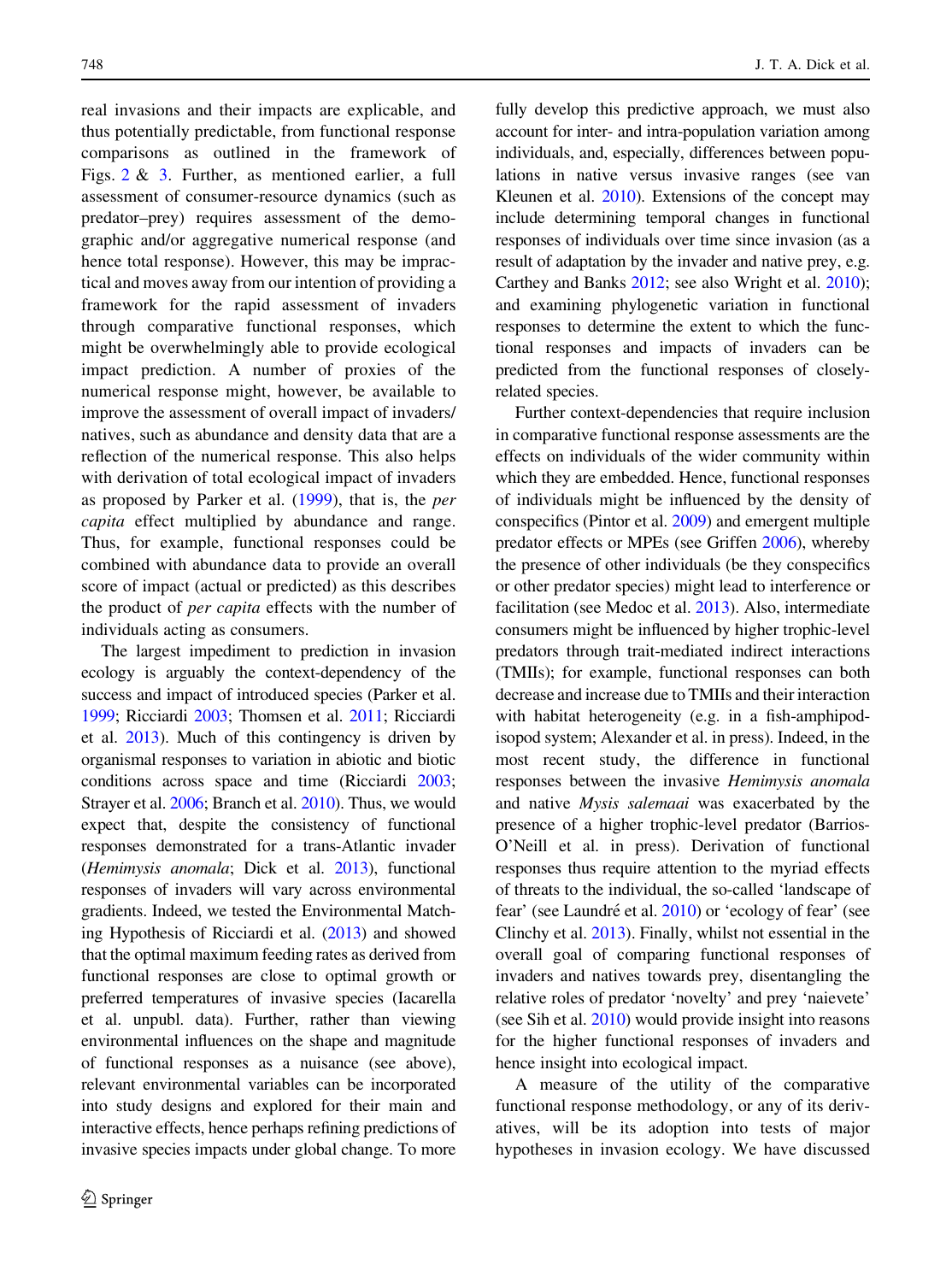<span id="page-14-0"></span>above that tests of the 'enemy release' hypothesis with functional responses revealed that parasites, rather than decreasing the feeding rate of hosts (and thus perhaps decreasing competitive ability/ecological impact) were shown to actually increase host feeding rates and potential impact of the invader (Dick et al. [2010\)](#page-15-0). Also, functional responses have been successfully adopted as a method of revealing and predicting 'biotic resistance' (Twardochleb et al. [2012;](#page-18-0) MacNeil et al. in press). With 28 of the 29 hypotheses described by Catford et al. [\(2009](#page-15-0)) involving some element of resource use, and hence the potential to measure functional responses, we are confident that functional responses can help better formulate and test such hypotheses. For example, such hypotheses involve elements of how 'competitive' invaders are compared to natives, the ability of invaders to dominate resources in communities, their growth and reproductive potentials, whether invaders are specialists or generalists, their role as ecosystem engineers and the effect of disturbance in altering invader as compared to native resource use (see Catford et al. [2009](#page-15-0)).

Finally, there are challenges in the incorporation of any theoretical or empirical advances in invasion ecology into applied methodologies that can reduce the risk of future harmful invasions. Refining risk assessment (RA) protocols is one such major challenge for the management of invasive species (Ricciardi and Rasmussen [1998](#page-17-0); Parker et al. [1999](#page-17-0); Byers et al. [2002](#page-15-0); Andersen et al. 2004; Kumschick et al. [2012;](#page-16-0) Leung et al. [2012;](#page-16-0) Kumschick and Richardson [2013](#page-16-0)), and impact is usually not satisfactorily included in RAs (Kumschick et al. [2012\)](#page-16-0). Including comparative functional responses in risk assessments for invasive species could be a useful way of improving the prediction of ecological consequences, namely impact (measures of per capita effects; Parker et al. [1999\)](#page-17-0) of species introductions and therefore increase the predictive power of RA. This would require studies conducted prior to the introduction of a species, similar to those performed for putative biological control agents. However, in contrast to the discipline of biocontrol, the colonization and impact potential of probable future invaders are rarely assessed (see Ricciardi and Rasmussen [1998](#page-17-0)), a difficult task, considering the enormous number of plant and animal taxa transported around the globe. However, for some groups of species, such as those used in aquaculture and those commonly found in ballast water, comparative functional responses would

be a valuable additional framework to consider for RA, especially given that (1) they can be derived from a variety of laboratory and field methods (see Dick et al. [2013](#page-15-0)) and (2) there is evidence that differentials in functional responses are conserved across the geographical range of invasive species. The application of this approach might also serve as an early warning method for identifying potentially problematic invaders residing in donor region 'hotspots' (e.g. the Ponto-Caspian; Ricciardi and MacIsaac [2000](#page-17-0)), or among those predicted to exploit emerging vectors and pathways.

Acknowledgments We thank the Leverhulme Trust, Natural Environment Research Council UK (grant NE/G01521X/1), the DST-NRF Centre of Excellence for Invasion Biology (Stellenbosch University, South Africa), the National Research Foundation (South Africa, grant 85417), Natural Sciences and Engineering Research Council (Canada) and the Deutsche Forschungsgemeinschaft (grant JE 288/4-1) for funding. SK acknowledges financial support from the Swiss National Science Foundation and the Drakenstein Trust. We appreciate comments from reviewers and editors, particularly Joel Trexler, that greatly improved the manuscript.

### References

- Alexander ME, Dick JTA, O'Connor N (in press) Trait-mediated indirect interactions in a marine intertidal system as quantified by functional responses. Oikos
- Alexander ME, Dick JTA, O'Connor NE, Haddaway NR, Farnsworth KD (2012) Functional responses of the intertidal amphipod Echinogammarus marinus: effects of prey supply, model selection and habitat complexity. Mar Ecol Prog Ser 468:191–202
- Andersen MC, Adams H, Hope B, Powell M (2004) Risk analysis for invasive species: general framework and research notes. Risk Anal 24:893–900
- Barbeau MA, Scheibling RE, Hatcher BG (1998) Behavioural responses of predatory crabs and sea stars to varying density of juvenile sea scallops. Aquaculture 169:87–98
- Barnhisel DR, Kerfoot WC (2004) Fitting into food webs: behavioural and functional response of young lake trout (Salvelinus namaycush) to an introduced prey, the spiny cladoceran (Bythotrephes cederstroemi). J Gt Lake Res 30:300–314
- Barrios-O'Neill D, Dick JTA, Emmerson M, Ricciardi A, MacIsaac HJ, Alexander ME, Bovy H (in press) Fortune favours the bold: a higher predator reduces the impact of a native but not an invasive intermediate predator. J Anim Ecol
- Bayoumy MH (2011) Foraging behaviour of the coccinellid Nephus includes(Coleoptera: Coccinellidae) in response to Aphis gossypii (Hemiptera: Aphididae) with particular emphasis on larval parasitism. Envir Entomol 40:835–843
- Bishop MJ, Peterson CH (2006) When r-selection may not predict introduced-species proliferation: predation of a non-native oyster. Ecol Appl 16:718–730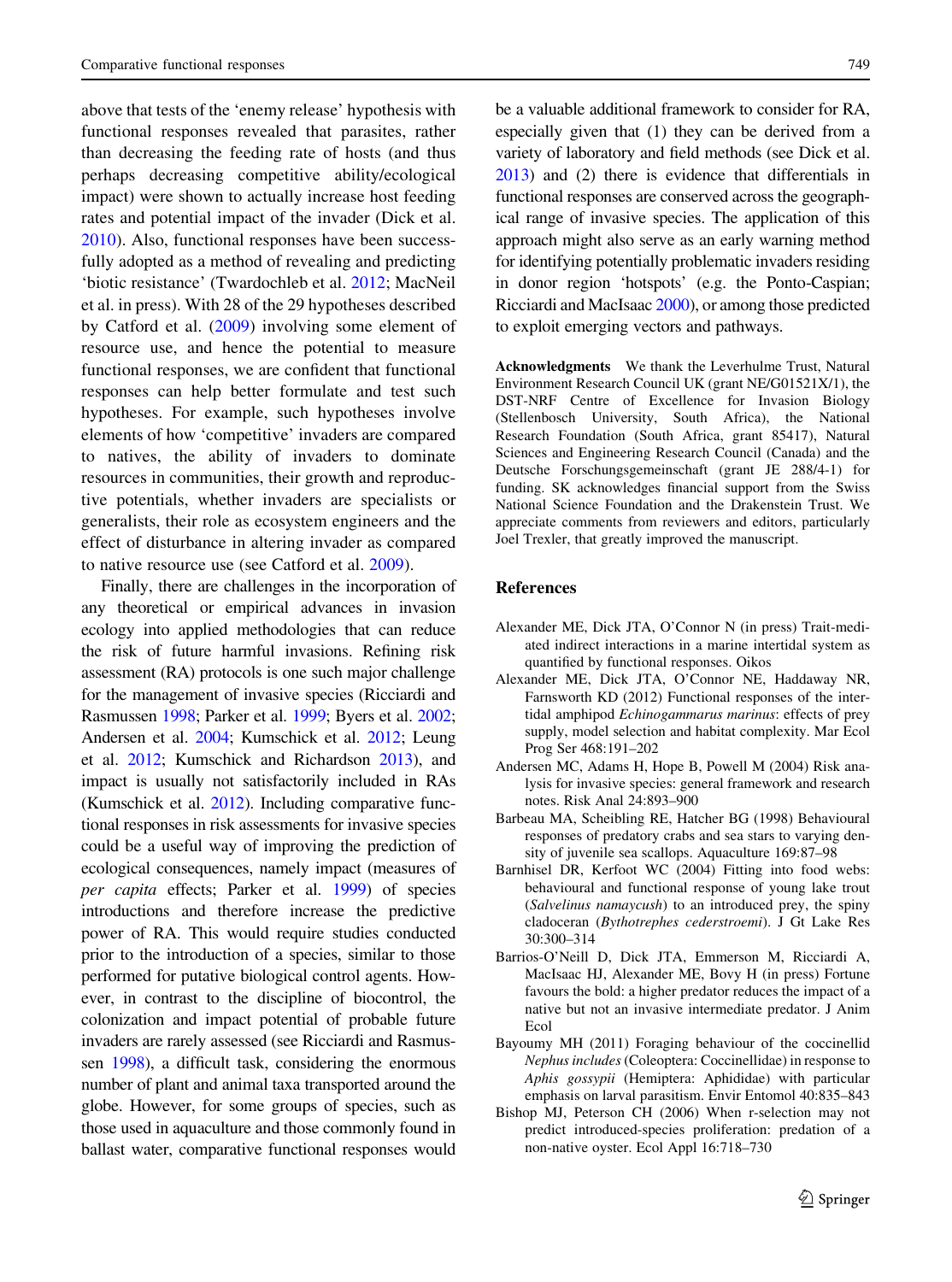- <span id="page-15-0"></span>Blackburn TM, Cassey P, Lockwood JL (2009) The role of species traits in the establishment success of exotic birds. Glob Change Biol 15:2852–2860
- Bollache L, Dick JTA, Farnsworth KD, Montgomery WI (2008) Comparison of the functional responses of invasive and native amphipods. Biol Lett 4:166–169
- Bourdeau PE, O'Connor JN (2003) Predation by the nonindigenous Asian shore crab Hemigrapsus sanguineus on macroalgae and molluscs. North Nat 10:319–334
- Branch GM, Steffani CN (2004) Can we predict the effects of alien species? A case-history of the invasion of South Africa by Mytilus galloprovincialis (Lamerck). J Exp Mar Biol Ecol 300:189–215
- Branch GM, Odendaal F, Robinson TB (2010) Competition and facilitation between the alien mussel Mytilus galloprovincialis and indigenous species: moderation by wave action. J Exp Mar Biol Ecol 383:65–78
- Brooks M, D'Antonio CM, Richardson DM, Grace JB, Keeley J, Di Tomaso JM, Hobbs RJ, Pellant M, Pyke D (2004) Effects of invasive alien plants on fire regimes. BioScience 54:677–688
- Brousseau DJ, Baglivo JA (2005) Laboratory investigations of food selection by the Asian shore crab, Hemigrapsus sanguineus: algal versus animal preference. J Crust Biol 25:130–134
- Buhle ER, Ruesink JL (2009) Impacts of invasive oyster drills on Olympia oyster (Ostrea lurida Carptenter 1864) recovery in Willapa Bay, Washington, United States. J Shell Res 28:87–96
- Byers JE, Reichard S, Randall JM, Parker IM, Smith CS, Lonsdale WM, Atkinson IAE, Seastedt TR, Williamson M, Chornesky E, Hayes D (2002) Directing research to reduce the impacts of nonindigenous species. Conserv Biol 16:630–640
- Carrillo D, Pena JE (2012) Prey-stage preferences and functional and numerical responses of Amblyseius largoensis (Acari: Phytoseiidae) to Raoiella indica (Acari: Tenuipalpidae). Exp App Acar 57:361–372
- Carthey AJR, Banks PB (2012) When does an alien become a native species? A vulnerable native mammal recognizes and responds to its long-term predator. PLoS ONE 7(2):e31804
- Catford JA, Jansson R, Nilsson C (2009) Reducing redundancy in invasion ecology by integrating hypotheses into a single theoretical framework. Divers Distrib 15:22–40
- Chapin FS, Reynolds H, D'Antonio CM, Eckhart V (1996) The functional role of species in terrestrial ecosystems. In: Walker B, Steffen W (eds) Global change in terrestrial ecosystems. Cambridge University Press, Cambridge, pp 403–428
- Chapple DG, Simmonds SM, Wong BBN (2012) Can behavioural and personality traits influence the success of unintentional species introductions? Trends Ecol Evol 27:57–64
- Clavero M, Garcia-Berthou E (2005) Invasive species are a leading cause of animal extinctions. Trends Ecol Evol 20:110
- Clinchy M, Sheriff MJ, Zanette LY (2013) Predator-induced stress and the ecology of fear. Funct Ecol 27:56–65
- Cucherousset J, Olden JD (2011) Ecological impacts of nonnative freshwater fishes. Fisheries 36:215–230
- Davis MA (2011) Researching invasive species 50 years after Elton: a cautionary tale. In Richardson DM (ed) Fifty Years of Invasion Ecology: The Legacy of Charles Elton Wiley-Blackwell, Oxford, pp 269–276
- DeGraaf JD, Tyrrell MC (2004) Comparison of the feeding rates of two introduced crab species, Carcinus maenas and Hemigrapsus sanguineus, on blue mussel, Mytilus edulis. North Nat 11:163–167
- deRivera CE, Ruiz GM, Hines AH, Jivoff P (2005) Biotic resistance to invasion: native predator limits abundance and distribution of an introduced crab. Ecology 86:3364– 3376
- Dick JTA, Armstrong M, Clarke HC, Farnsworth KD, Hatcher MJ, Ennis M, Kelly A, Dunn AM (2010) Parasitism may enhance rather than reduce the predatory impact of an invader. Biol Lett 6:636–638
- Dick JTA, Gallagher K, Avlijas S, Clarke HC, Lewis SE, Leung S, Minchin D, Caffrey J, Alexander ME, Maguire C, Harrod C, Reid N, Haddaway NR, Farnsworth KD, Penk M, Ricciardi A (2013) Ecological impacts of an invasive predator explained and predicted by comparative functional responses. Biol Inv 15:837–846
- Dubs DOL, Corkum LD (1996) Behavioural interactions between round gobies (Neogobius melanostomus) and mottled sculpins (Cottus bairdi). J Gr Lakes Res 22:838– 844
- Eggleston DB (1990) Behavioural mechanisms underlying variable functional responses of blue crabs, Callinectes sapidus feeding on juvenile oysters, Crassostrea virginica. J Anim Ecol 59:615–630
- Farnsworth KD, Focardi S, Beecham JA (2002) Grasslandherbivore interactions: how do grazers coexist? Am Nat 159:24–39
- Farrokhi S, Ashouri A, Shirazi J, Allahyari H, Huigens ME (2010) A comparative study on the functional response of Wolbachia-infected and uninfected forms of the parasitoid wasp Trichogramma brassicae. J Ins Sci 10:1–11
- Fielding NJ, MacNeil C, Dick JTA, Elwood RW, Riddell GE, Dunn AM (2003) Effects of the acanthocephalan parasite Echinorhynchus truttae on the feeding ecology of Gammarus pulex (Crustacea: Amphipoda). J Zool Lond 261: 321–325
- Funk JL, Vitousek PM (2007) Resource-use efficiency and plant invasion in low resource systems. Nature 446:1079–1081
- Greenberg SM, Legaspi BC, Jones WA (2001) Comparison of functional response and mutual interference between two aphelinid parasitiods of Bemisia argentifolii (Homoptera: Alveyrodidae). J Ent Sci 36:1–8
- Griffen BD (2006) Detecting emergent effects of multiple predator species. Oecologia 148:702–709
- Griffen BD, Delaney DG (2007) Species invasion shifts the importance of predator dependence. Ecology 88:3012– 3021
- Griswold MW, Lounibos LP (2005) Does differential predation permit invasive and native mosquito larvae to coexist in Florida? Ecol Ent 30:122–127
- Haddaway NR, Wilcox RH, Heptonstall REA, Griffiths HM, Mortimer RJG, Christmas M, Dunn AM (2012) Predatory functional response and prey choice identify predation differences between native/invasive and parasitized/ unparasitised crayfish. PLoS ONE 7(2):e32229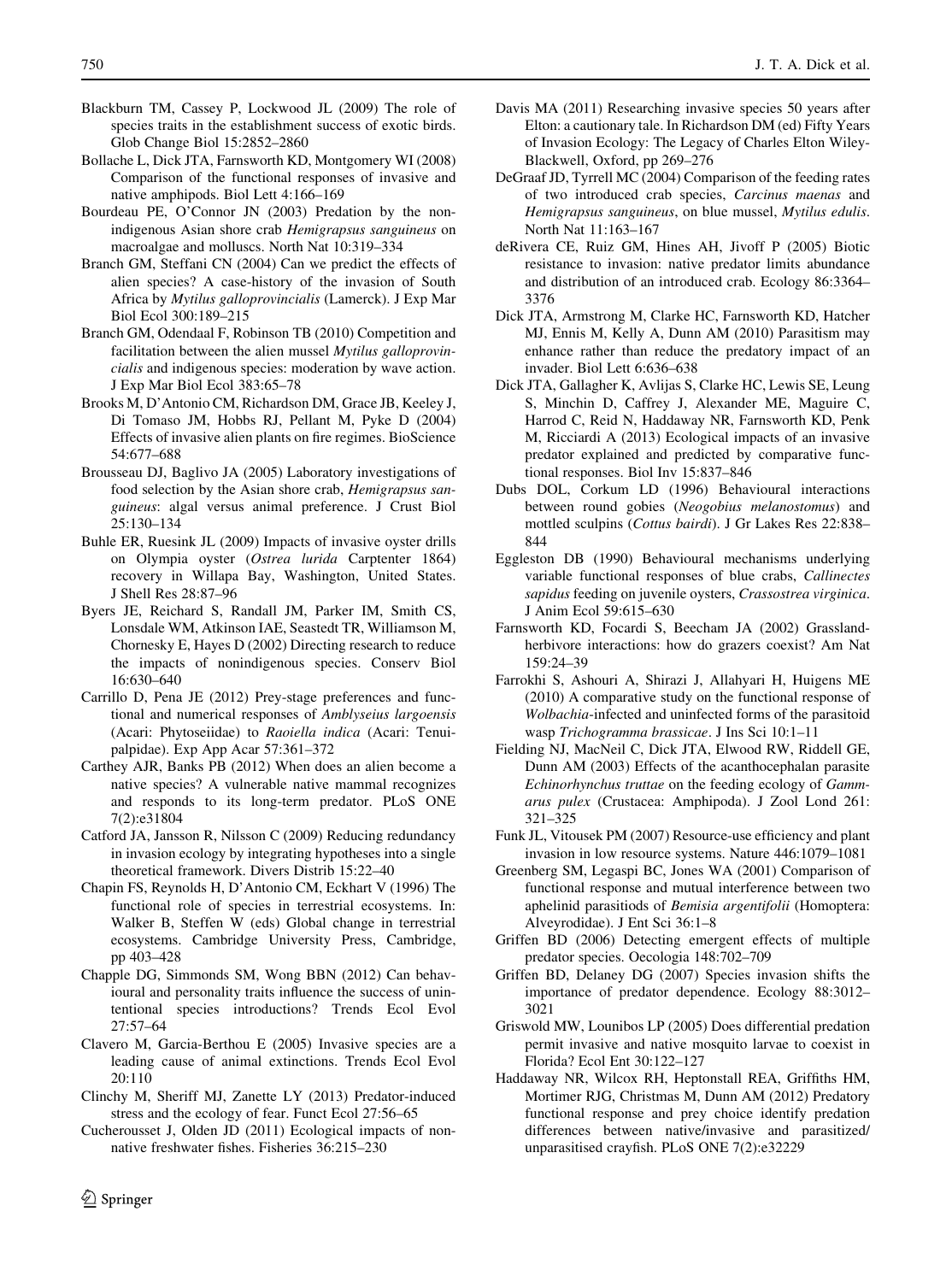- <span id="page-16-0"></span>Hassell MP (1978) Functional responses. In: Hassell MP (ed) The dynamics of arthropod predator-prey systems. Princeton University Press, Princeton, pp 28–49
- Hayes KR, Barry SC (2008) Are there any consistent predictors of invasion success? Biol Inv 10:483–506
- Heger T, Pahl AT, Botta-Dukat Z, Gherardi F, Hoppe C, Hoste I, Jax K, Lindstrom L, Boets P, Haider S, Kollmann J, Wittmann MJ, Jeschke JM (2013) Conceptual frameworks and methods for advancing invasion ecology. Ambio 42:527–540
- Holling CS (1959a) Some characteristics of simple types of predation and parasitism. Can Entomol 91:38–398
- Holling CS (1959b) The components of predation as revealed by a study of small-mammal predation of the European pine sawfly. Can Entomol 91:293–320
- Hooff RC, Bollens SM (2004) Functional response and potential predatory impact of Tortanus dextrilobatus, a carnivorous copepod recently introduced to the San Francisco Estuary. Mar Ecol Prog Ser 277:167–179
- Jeschke JM, Strayer DL (2006) Determinants of vertebrate invasion success in Europe and North America. Glob Change Biol 12:1608–1619
- Jeschke JM, Kopp M, Tollrian R (2002) Predator functional responses: discriminating between handling and digesting prey. Ecol Monogr 72:95–112
- Jeschke JM, Kopp M, Tollrian R (2004) Consumer-food systems: why type I functional responses are exclusive to filter feeders. Biol Rev 79:337–349
- Jeschke JM, Gómez Aparicio L, Haider S, Heger T, Lortie CJ, Pyšek P, Strayer DL (2012) Support for major hypotheses in invasion biology is uneven and declining. NeoBiota 14:1–20
- Johnson BM, Martinez PJ, Hawkins JA, Bestgen KR (2008) Ranking predatory threats by non-native fishes in the Yampa River, Colorado via bioenergetics modeling. N Am J Fish Manage 28:1941–1953
- Jones DB, Giles KL, Berberet RC, Royer TA, Elliot NC, Payton ME (2003) Functional responses of an introduced parasitoid and an indigenous parasitoid on greenbug at four temperatures. Environ Entomol 32:425–432
- Jones C, Pech R, Forrester G, King CM, Murphy EC (2011) Functional responses of an invasive top predator Mustela erminea to invasive meso-predators Rattus rattus and Mus musculus, in New Zealand forests. Wildl Res 38:131–140
- Juliano SA (2001) Nonlinear curve fitting: predation and functional response curves. In: Scheiner SM, Gurevitch J (eds) Design and analysis of ecological experiments. Oxford University Press, Oxford, pp 178–196
- Kelly DW, Dick JTA, Montgomery WI (2002) Predation on mayfly nymph, Baetis rhodani, by native and introduced Gammarus: direct effects and the facilitation of salmonid predation. Freshw Biol 47:1257–1268
- Kestrup AM, Dick JTA, Ricciardi A (2011) Interactions between invasive and native crustaceans: differential functional responses of intraguild predators towards juvenile hetero-specifics. Biol Inv 13:731–737
- Koski ML, Johnson BM (2002) Functional response of kokanee salmon (Oncorhynchus nerka) to Daphnia at different light levels. Can J Fish Aq Sci 59:707–716
- Kulhanek SA, Ricciardi A, Leung B (2011) Is invasion history a useful tool for predicting the impacts of the world's worst aquatic invasive species? Ecol Appl 21:189–202
- Kumschick S, Richardson DM (2013) Species-based risk assessments for biological invasions: advances and challenges. Divers Distrib 19:1095–1105
- Kumschick S, Bacher S, Dawson W, Heikkilä J, Sendek A, Pluess T, Robinson TB, Kühn I (2012) A conceptual framework for prioritization of invasive alien species for management according to their impact. NeoBiota 15:69–100
- Kumschick S, Bacher S, Blackburn TM (2013) What determines the impact of alien birds and mammals in Europe? Biol Inv 15:785–797
- Kushner RB, Hovel KA (2006) Effects of native predators and eelgrass habitat structure on the introduced Asian mussel Musculista senhousia (Benson in Cantor). J Exp Mar Biol Ecol 332:166–177
- Laundré JW, Hernández L, Ripple WR (2010) The landscape of fear: ecological implications of being afraid. Open Ecol J  $3:1-7$
- Lester PJ, Harmsen R (2002) Functional and numerical responses do not always indicate the most effective predator for biological control: an analysis of two predators in a two-prey system. J Appl Ecol 39:455–468
- Leung B, Roura-Pascual N, Bacher S, Jaakko H, Brotons L, Burgman MA, Dehnen-Schmutz K, Essl F, Hulme PE, Richardson DM, Sol D, Vila M (2012) TEASIng apart alien species risk assessments: a framework for best practices. Ecol Lett 15:1475–1493
- Lipcius RN, Hines AH (1986) Variable functional responses of a marine predator in dissimilar homogeneous microhabitats. Ecology 67:1361–1371
- Lohrer AM, Whitlatch RB (2002) Relative impacts of two exotic brachyuran species on blue mussel populations in Long Island Sound. Mar Ecol Prog Ser 227:135–144
- Lohrer AM, Whitlatch RB, Wada K, Yasuo F (2000) Home and away: comparison of resource utilization by a marine species in native and invaded habitats. Biol Inv 2:41–57
- Mack RN (1996) Predicting the identity and fate of plant invaders: emergent and emerging approaches. Biol Conserv 78:107–121
- MacNeil C, Dick JTA, Alexander ME, Dodd JA, Ricciardi A (in press) Predators vs. alien: differential biotic resistance to an invasive species by two resident predators. NeoBiota
- Marchetti MP, Moyle PB, Levine R (2004a) Alien fishes in California watersheds: characteristics of successful and failed invaders. Ecol Appl 14:587–596
- Marchetti MP, Moyle PB, Levine R (2004b) Invasive species profiling? Exploring the characteristics of non-native fishes across invasions stages in California. Freshw Biol 49: 646–661
- Medoc V, Spataro T, Arditi R (2013) Prey: predator ratio dependence in the functional response of a freshwater amphipod. Freshw Biol 58:858–865
- Mistri M (2004) Predatory behaviour and preference of a successful invader, the mud crab Dyspanopeus sayi (Panopeidae), on its bivalve prey. J Exp Mar Biol Ecol 312:385–398
- Monserrat AL, Funes MC, Novaro AJ (2005) Dietary response of three raptor species to an introduced prey in Patagonia. Rev Chil Hist Nat 78:425–439
- Morrison WE, Hay ME (2011) Feeding and growth of native, invasive and non-invasive alien apple snails (Ampullariidae) in the United States: invasives eat more and grow more. Biol Inv 13:945–955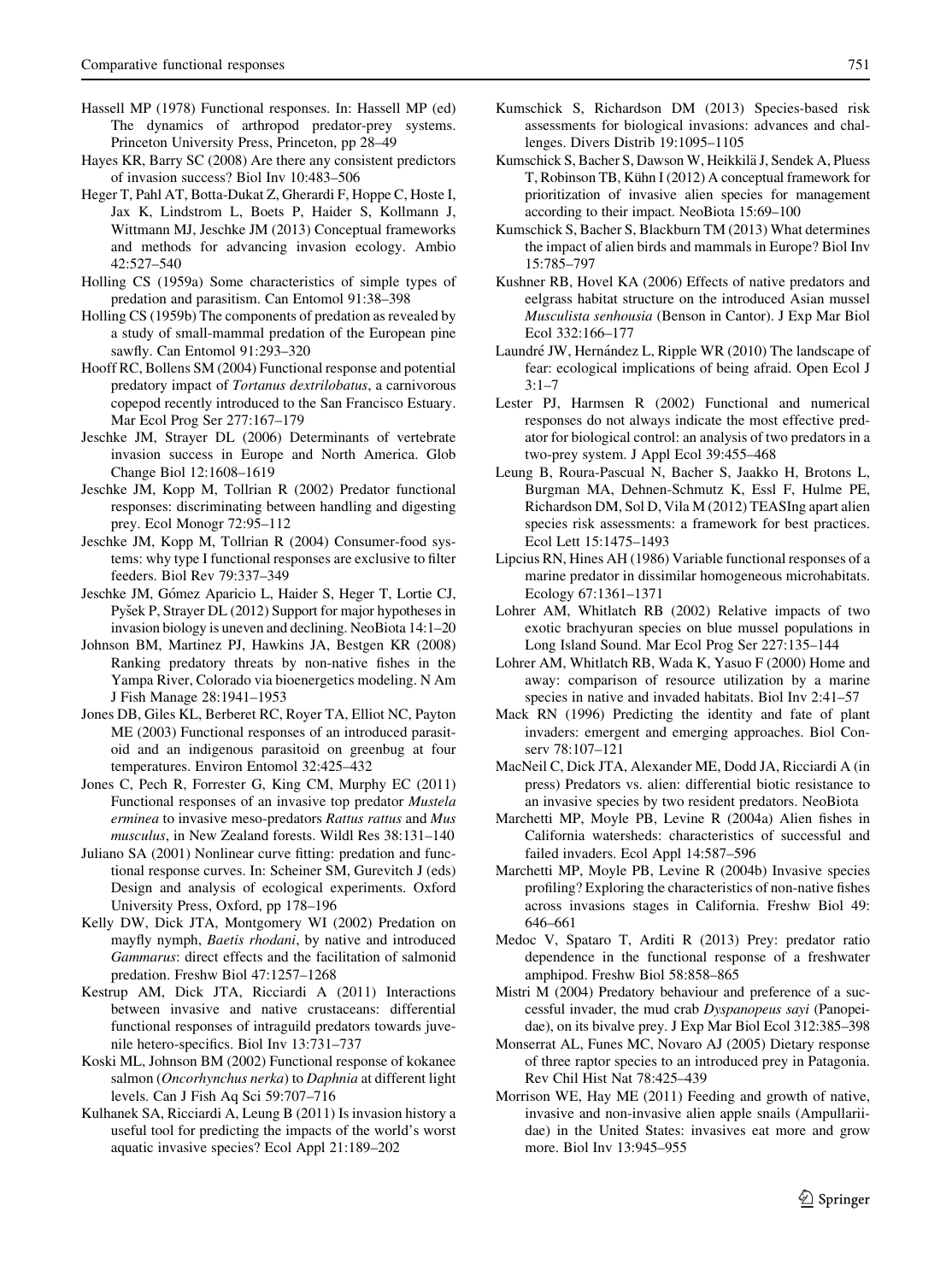- <span id="page-17-0"></span>Moustahfid H, Tyrrell MC, Link JS, Nye JA, Smith BE, Gamble RJ (2010) Functional feeding responses of piscivorous fishes from the northeast US continental shelf. Oecologia 163:1059–1067
- Murdoch WW, Oaten A (1975) Predation and population stability. Adv Ecol Res 9:1–131
- Nentwig W, Kuhnel E, Bacher S (2009) A generic impactscoring system applied to alien mammals in Europe. Conserv Biol 24:302–311
- O'Neil RJ (1990) Functional response of arthropod predators and its role in the biological control of insect pests in agricultural systems. In: Dunn PE, Baker RR (eds) New directions in biological control: alternatives for suppressing agricultural pests and diseases. Alan R. Liss, Inc., New York, pp 83–96
- Olden JD, Poff LR, Bestgen KR (2006) Life-history strategies predict fish invasions and extirpations in the Colorado River basin. Ecol Monogr 76:25–40
- Olden JD, Larson ER, Mims MC (2009) Home-field advantage: native signal crayfish (Pacifastacus leniusculus) out consume newly introduced crayfishes for invasive Chinese mystery snail (Bellamya chinensis). Aquat Ecol 43:1073–1084
- Palacio-Lopez K, Gianoli E (2011) Invasive plants do not display greater phenotypic plasticity than their native or non-invasive counterparts: a meta-analysis. Oikos 120:1393–1401
- Pangle KL, Peacor SD (2009) Light-dependent predation by the invertebrate planktivore Bythotrephes longimanus. Can J Fish Aquat Sci 66:1748–1757
- Parker IM, Simberloff D, Lonsdale WM, Goodell K, Wonham M, Kareiva PM, Williamson MH, Von Holle B, Moyle PB, Byers JE, Goldwasser L (1999) Impact: toward a framework for understanding the ecological effects of invaders. Biol Inv 1:3–19
- Parker JD, Torchin ME, Hufbauer RA, Lemoine NP, Alba C, Blumenthal DM, Bossdorf O, Byers JE, Dunn AM, Heckman RW, Hejda M, Jarosik V, Kanarek AR, Martin LB, Perkins SE, Pysek P, Schierenbeck K, Schloder C, van Klinken R, Vaughn KJ, Williams W, Wolfe LM (2013) Do invasive species perform better in their new ranges? Ecology 94:985–994
- Pintor LM, Sih A (2009) Differences in growth and foraging behaviour of native and introduced populations of an invasive crayfish. Biol Inv 11:1895–1902
- Pintor LM, Sih A, Kerby JL (2009) Behavioral correlations provide a mechanism for explaining high invader densities and increased impacts on native prey. Ecology 90:581–587
- Pritchard DW (2013) Frair: functional response analysis in R. <https://github.com/dpritchard/frair>
- Pyšek P, Krivanek M, Jarosik V (2009) Planting intensity, residence time, and species traits determine invasion success of alien woody species. Ecology 90:2734–2744
- Rehage JS, Barnett BK, Sih A (2005) Foraging behaviour and invasiveness: do invasive Gambusia exhibit higher feeding rates and broader diets than their noninvasive relatives? Ecol Freshw Fish 14:352–360
- Remanjek M, Richardson DM (1996) What attributes make some plant species more invasive? Ecology 77:1655–1661
- Renai B, Gherardi F (2004) Predatory efficiency of crayfish: comparison between indigenous and non-indigenous species. Biol Inv 6:89–99
- Ricciardi A (2003) Predicting the impacts of an introduced species from its invasion history: an empirical approach applied to zebra mussel invasions. Freshw Biol 48:972–981
- Ricciardi A, Atkinson SK (2004) Distinctiveness magnifies the impact of biological invaders in aquatic ecosystems. Ecol Lett 7:781–784
- Ricciardi A, MacIsaac HJ (2000) Recent mass invasion of the North American Great Lakes by Ponto-Caspian species. Trends Ecol Evol 15:62–65
- Ricciardi A, Rasmussen JB (1998) Predicting the identity and impact of future biological invaders: a priority for aquatic resource management. Can J Fish Aquat Sci 55:1759–1765
- Ricciardi A, Hoopes MF, Marchetti MP, Lockwood JL (2013) Progress toward understanding the ecological impacts of nonnative species. Ecol Monogr 83:263–282
- Richman SE, Lovvorn JR (2004) Relative foraging value to lesser scaup ducks of native and exotic clams from San Francisco Bay. Ecol Appl 14:1217–1231
- Rindone RR, Eggleston DB (2011) Predator-prey dynamics between recently established stone crabs (Menippe spp.) and oyster prey (Crassostrea virginica). J Exp Mar Biol Ecol 407:216–225
- Rossong MA, Quijon PA, Snelgrove PVR, Barrett TJ, McKenzie CH, Locke A (2012) Regional differences in foraging behaviour of invasive green crab (Carcinus maenas) populations in Atlantic Canada. Biol Inv 14:659–669
- Roy HE, Adriaens T, Isaac NJB, Kenis M, Onkelinx T, San Martin G, Brown PMJ, Hautier L, Poland R, Roy DB, Comont R, Eschen R, Frost R, Zindel R, Van Vlaenderen J, Nedved O, Ravn HP, Gregoire JC, de Biseau JC, Maes D (2012) Invasive alien predator causes rapid declines of native European ladybirds. Divers Distrib 18:717–725
- Ruscoe WA, Elkinton JS, Choquenot D, Allen RB (2005) Predation of beech seed by mice: effects of numerical and functional responses. J Anim Ecol 74:1005–1019
- Sabelis MW (1992) Arthropod predators. In: Crawley MJ (ed) Natural enemies, the population biology of predators, parasites and diseases. Blackwell, Oxford, pp 225–264
- Sakai AK, Allendorf FW, Holt JS, Lodge DM, Molofsky J, With KA, Baughman S, Cabin RJ, Choen JE, Ellstrand NC, McCauley DE, O'Neill P, Parker IM, Thompson JN, Weller SG (2001) The population biology of invasive species. Annu Rev Ecol Syst 32:305–332
- Salo P, Korpimaki E, Banks PB, Nordstrom M, Dickman CR (2007) Alien predators are more dangerous than native predators to prey populations. Proc R Soc Lond B 274:1237–1243
- Sih A, Bolnick DI, Luttbeg B, Orrock JL, Peacor SD, Pintor LM, Preisser E, Rehage JS, Vonesh JR (2010) Predator-prey naivete, antipredator behavior, and the ecology of predator invasions. Oikos 119:610–621
- Simberloff D, Martin J-L, Genovesi P, Maris V, Wardle DA, Aronson J, Courchamp F, Galil B, Garcıa-Berthou E, Pascal M, Pyšek P, Sousa R, Tabacchi E, Vila M (2013) Impacts of biological invasions: what's what and the way forward. Trends Ecol Evol 28:58–66
- Snyder WE, Evans EW (2006) Ecological effects of invasive arthropod generalist predators. Annu Rev Ecol Evol Syst 37:95–122
- Sol D, Timmermans S, Lefebvre L (2002) Behavioural flexibility and invasion success in birds. Anim Behav 63:495–502
- Solomon ME (1949) The natural control of animal populations. J Anim Ecol 18:1–35